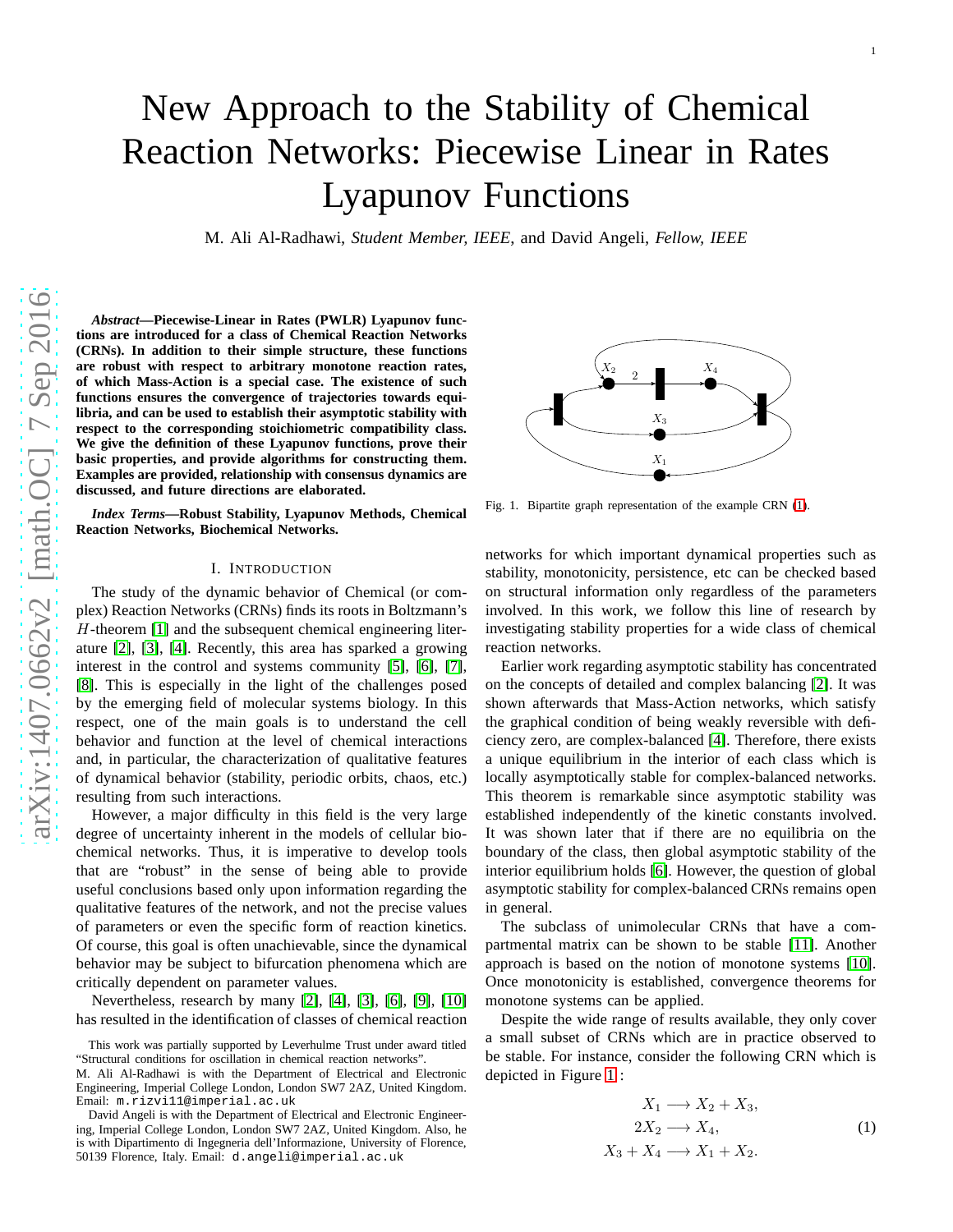The corresponding ODE system is:

$$
\dot{x} = \begin{bmatrix} -1 & 0 & 1 \\ 1 & -2 & 1 \\ 1 & 0 & -1 \\ 0 & 1 & -1 \end{bmatrix} \begin{bmatrix} R_1(x_1) \\ R_2(x_2) \\ R_3(x_3, x_4) \end{bmatrix},
$$
(2)

 $x \in \mathbb{R}^4$ , and  $R_1, R_2, R_3$  are the reaction rate functions, where the species appearing in the argument correspond to the reactants.

Despite its simplicity, its stability can not be established via previous results in the literature [\[4\]](#page-13-3), [\[10\]](#page-13-9), [\[6\]](#page-13-5), [\[11\]](#page-13-10) even for the Mass-Action case. However, consider the following:

$$
V(x) = \max\{|R_1(x) - R_2(x)|, |R_2(x) - R_3(x)|, |R_3(x) - R_1(x)|\}.
$$
 (3)

It can be verified that  $V$  is decreasing along all trajectories for *any choice* of monotone reaction rate functions, where exact conditions are to be detailed in §2. Using this, asymptotic stability of the equilibrium set can be established. In fact, in this case global asymptotic stability can be shown.

In this work, we consider the problem of stability of CRNs by invoking Lyapunov functions of the form [\(3\)](#page-1-0), which we call *Piecewise Linear in Rates (PWLR) Lyapunov functions*. Not only they have simple structure, these functions are robust with respect to arbitrary positive the kinetic constants and require mild assumptions on the reaction kinetics. Mass-Action kinetics is a special case of the admissible kinetics.

The concept of utilizing convex piecewise linear functions as Lyapunov functions to establish the stability is not a new one. For instance, it has been used for special nonlinear systems [\[12\]](#page-13-11), linear systems [\[13\]](#page-13-12), [\[14\]](#page-13-13), and consensus dynamics [\[15\]](#page-13-14). Maeda et al. [\[11\]](#page-13-10) used a piecewise linear function in term of the time derivative of the states.

In this work, we extend this approach to classes of nonlinear systems which have a graphical structure. By identifying nodes which are represented by nonlinear functions, we can construct Lyapunov functions which are piecewise linear in terms of the node functions. This approach is used for reaction networks where node functions are reaction rates. The existence of such PWLR Lyapunov functions ensures the convergence of trajectories toward the equilibria. They can be used to establish the asymptotic stability of the equilibria with respect to their stoichiometric class.

The paper is organized as follows. In Section 2, we present the main definitions and assumptions. Section 3 includes the definition of PWLR Lyapunov function, and the algorithms for checking candidate functions, while section 4 presents their properties. Various constructions of PWLR functions are introduced in Section 5. In Section 6, we present some illustrative examples, and Section 7 contains the conclusion. The proofs are presented in the Appendix.

*Notation:* Let  $A \subset \mathbb{R}^n$  be a set, then  $A^\circ$ ,  $\overline{A}$ ,  $\partial A$ , co A denote its interior, closure, boundary, and convex hull, respectively. The tangent cone to A at  $x \in A$  is denoted by  $T_xA$ . Let  $x \in \mathbb{R}^n$  be a vector, then its  $\ell_{\infty}$ -norm is  $||x||_{\infty} =$  $\max_{1 \leq i \leq n} |x_i|$ , and the  $\ell_1$ -norm is  $||x||_1 = \sum_{i=1}^n |x_i|$ . The support of x is defined as  $supp(x) = \{i \in \{1, ..., n\} | x_i \neq 0\}.$  The inequalities  $x \geq 0, x > 0, x \gg 0$  denote elementwise nonnegativity, elementwise nonnegativity with at least one positive element, and elementwise positivity, respectively. Let  $A \in \mathbb{R}^{n \times \nu}$ , then  $\ker(A)$  denotes the kernel or null-space of A, while  $Im(A)$  denotes the image space of A. The all-ones vector is denoted by 1, where its dimension can be inferred from the context. Let  $V : D \to \mathbb{R}$ , then the kernel of V is  $\ker(V) = V^{-1}(0).$ 

## II. BACKGROUND ON REACTION NETWORKS

The field of CRN dynamics has an established literature [\[2\]](#page-13-1), [\[3\]](#page-13-2), [\[4\]](#page-13-3), [\[8\]](#page-13-7). In this section, we review the relevant notations and definitions.

## <span id="page-1-0"></span>*A. Ordinary Differential Equations Formulation*

A Complex (or Chemical) Reaction Network (CRN) is defined by a set of species  $\mathscr{S} = \{X_1, ..., X_n\}$ , and a set of reactions  $\mathscr{R} = {\bf R}_1, ..., {\bf R}_{\nu}$ . Each reaction is denoted as:

<span id="page-1-2"></span>
$$
\mathbf{R}_{j}: \quad \sum_{i=1}^{n} \alpha_{ij} X_{i} \longrightarrow \sum_{i=1}^{n} \beta_{ij} X_{i}, \ j = 1,..,\nu, \qquad (4)
$$

where  $\alpha_{ij}, \beta_{ij}$  are nonnegative integers called *stoichiometry coefficients*. The expression on the left-hand side is called the *reactant complex*, while the one on the right-hand side is called the *product complex.* The forward arrow refers to the idea that the transformation of reactants into products is only occurring in the direction of the arrow. If the transformation is occurring also in the opposite direction, the reaction is said to be *reversible* and its reverse is listed as a separate reaction. For convenience, the reverse reaction of  $\mathbf{R}_j$  is denoted as  $\mathbf{R}_{-j}$ . Note that we allow reactant or product complex to be empty, though not simultaneously. This is used to model external inflows and outflows of the CRN.

A nonnegative concentration  $x_i$  is associated to each species  $X_i$ . Each chemical reaction  $\mathbf{R}_j$  takes place continuously in time at a rate  $R_j : \mathbb{R}^n_+ \to \mathbb{R}_+$ . We assume that the reaction rate satisfies the following:

A1. it is a  $\mathscr{C}^1$  function, i.e. continuously differentiable; **A2.**  $x_i = 0 \Rightarrow R_j(x) = 0$ , for all i and j such that  $\alpha_{ij} > 0$ ; **A3.** it is nondecreasing with respect to its reactants, i.e

<span id="page-1-1"></span>
$$
\frac{\partial R_j}{\partial x_i}(x) \begin{cases} \geq 0 & : \alpha_{ij} > 0 \\ = 0 & : \alpha_{ij} = 0 \end{cases} . \tag{5}
$$

**A4.** The inequality in [\(5\)](#page-1-1) holds strictly for all  $x \in \mathbb{R}^n_+$ .

**Remark 1.** *Although there exist special biochemical models in which monotonicity does not apply [\[16\]](#page-14-0), this assumption conforms to the mostly used and popular reaction rate models including Mass-Action, Michaelis-Menten, and Hill kinetics. Furthermore, monotonic dependence of the reaction rate on the concentration of its reactants captures the basic intuition about the nature of a reaction since, as the concentration of reactants increases, the likelihood of collision between molecules increases, and hence the rate of the reaction.*

**Remark 2.** *It can be noted that if the Jacobian matrix*  $\frac{\partial R^*}{\partial x}$ *satisfies* [\(5\)](#page-1-1)*, then A3 is also satisfied for all Jacobian matrices that have the same sign pattern, i.e. the same sign class.*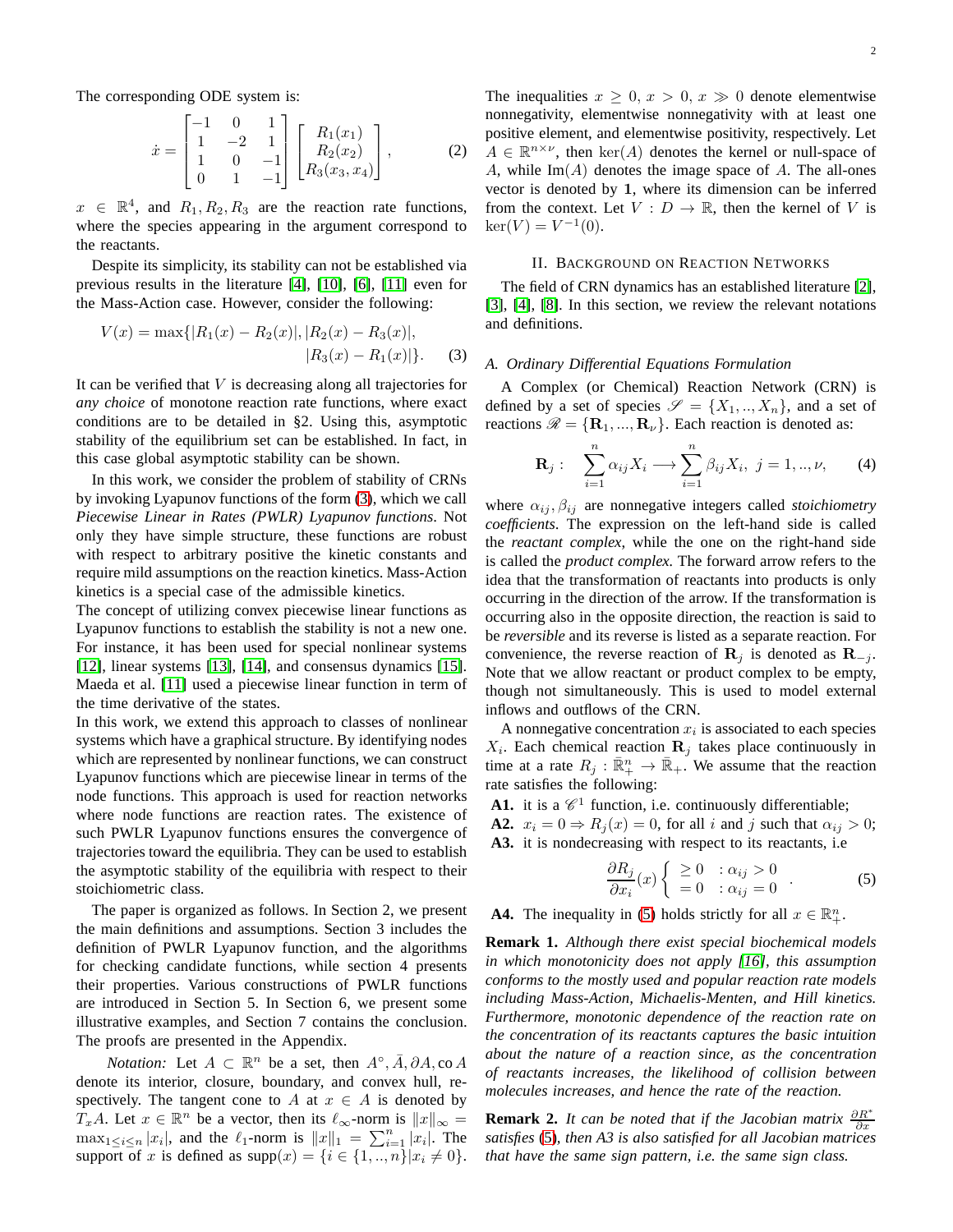Considering a microscopic setup and the associated statistical thermodynamics considerations, the following widely-used expression for the reaction rate function can be derived:

$$
R_j(x) = k_j \prod_{i=1}^n x_i^{\alpha_{ij}},\tag{6}
$$

(the so called Mass-Action kinetics), with the convention  $0^0 = 1$ , where  $k_j$ ,  $j = 1, ..., m$  are positive constants known as the reaction constants.

The stoichiometry coefficients are arranged in an  $n \times \nu$  matrix  $\Gamma = [\gamma_1 \dots \gamma_n]^T$  called the *stoichiometry matrix*, which is defined element-wise as:

$$
\Gamma_{ij} = \beta_{ij} - \alpha_{ij}.
$$

Therefore, the dynamics of a CRN with n species and  $\nu$ reactions are described by a system of ordinary differential equations (ODEs) as:

<span id="page-2-0"></span>
$$
\dot{x}(t) = \Gamma R(x(t)), \ x(0) \in \bar{\mathbb{R}}_+^n \tag{7}
$$

where  $x(t)$  is the concentration vector evolving in the nonnegative orthant  $\overline{\mathbb{R}}_+^n$ ,  $\Gamma \in \mathbb{R}^{n \times \nu}$  is the stoichiometry matrix,  $R(x(t)) = [R_1(x(t)), R_2(x(t)), ..., R_{\nu}(x(t))]^T \in \mathbb{R}^{\nu}_+$  is the reaction rates vector.

Note that [\(7\)](#page-2-0) belongs to the class of *nonnegative systems*, i.e,  $\overline{\mathbb{R}}_+^n$  is forward invariant. In addition, the manifold  $\mathscr{C}_{x_{\circ}} := (\{x(0)\} + \text{Im}(\Gamma)) \cap \bar{\mathbb{R}}_{+}^{n}$  is forward invariant, and it is called *the stoichiometric compatibility class* associated with  $x<sub>o</sub>$ . Therefore, all stability results in this paper are relative to the stoichiometry compatibility class.

A left null vector  $d \in \mathbb{R}^n$ ,  $d^T\Gamma = 0$  with  $d > 0$  is said to be a *conservation law*, or a P-semiflow in petri-net literature terminology. If there exists a conservation law  $d \gg 0$ , the network is said to be *conservative*.

Furthermore, the graph is assumed to satisfy:

- **AG1.** There are no autocatalytic reactions, i.e.,  $\alpha_{ij}\beta_{ij} = 0$  for all  $i = 1, ..., n, j = 1, ..., \nu$ .
- **AG2.** There exists  $v \in \text{ker } \Gamma$  such that  $v \gg 0$ . This condition is necessary for the existence of equilibria in the interior of stoichiometric compatibility classes.

The set of reaction rate functions, i.e. kinetics, satisfying A1- A4 for a given  $\Gamma$  satisfying AG1-AG2 is denoted by  $\mathcal{K}_{\Gamma}$ . A network family is the triple  $(\mathscr{S}, \mathscr{R}, \mathscr{K}_{\Gamma})$  which is denoted by  $\mathscr{N}_{\Gamma}.$ 

#### <span id="page-2-2"></span>*B. Graphical Representation*

A CRN can be represented via a bipartite weighted directed graph given by the quadruple  $(V_S, V_R, E, W)$ , where  $V_S$  is a set of nodes associated with species, and  $V_R$ is associated with reactions. The set of all nodes is denoted by  $\mathbf{V} = \mathbf{V}_S \cup \mathbf{V}_R$ .

The edge set  $E \subset V \times V$  is defined as follows. Whenever a certain reaction  $\mathbf{R}_i$  given by [\(4\)](#page-1-2) belongs to  $\mathcal{R}$  we draw an edge from  $X_i \in V_S$  to  $\mathbf{R}_j \in V_R$  for all  $X_i$ 's such that  $\alpha_{ij} > 0$ . That is,  $(X_i, \mathbf{R}_j) \in \mathbf{E}$  iff  $\alpha_{ij} > 0$ , and we say in this case that  $\mathbf{R}_j$  is an *output reaction* for  $X_i$ . Similarly, we draw an edge from  $\mathbf{R}_i \in \mathbf{V}_R$  to every  $X_i \in \mathbf{V}_S$  such that  $\beta_{ij} > 0$ . That is,  $(\mathbf{R}_j, X_i) \in \mathbf{E}$  whenever  $\beta_{ij} > 0$ , and we say in this case that  $\mathbf{R}_j$  is an *input reaction* for  $X_i$ . Notice that there can not be edges connecting two reactions or two species. Finally,  $W : E \to \mathbb{N}$  is the weight function which associates to each edge a positive integer as  $\mathbf{W}(X_i, \mathbf{R}_j) = \alpha_{ij}$ , and  $\mathbf{W}(\mathbf{R}_j, X_i) = \beta_{ij}$ . Hence, the stoichiometry matrix Γ becomes the *incidence matrix* of the graph. Figure [1](#page-0-1) depicts such a representation.

A reaction  $\mathbf{R}_{j_2}$  is called an *ancestor* of  $\mathbf{R}_{j_1}$  if there exists a directed sequence of edges  $(\mathbf{R}_{j_2}, X_{k_1})$ ,  $(X_{k_1}, \mathbf{R}_{k_1}), ..., (X_{k_n}, \mathbf{R}_{j_1})$  connecting them. The set of ancestors of  $\mathbf{R}_i$  is denoted  $\mathscr{A}(\mathbf{R}_i)$ . Denote the set of indices of reactants of  $\mathbf{R}_j$  by  $M_j = \{i | (X_i, \mathbf{R}_j) \in E, 1 \le i \le n\},\$ and let the set of indices of inflows be  $\mathcal{I} = \{j | M_j = \emptyset, 1 \leq j \leq N_j\}$  $j \leq \nu$ .

The set of output reactions of a set of species  $P$  is denoted by  $\Lambda(P)$ . A nonempty set  $P \subset V_S$  is called a *siphon* [\[17\]](#page-14-1) if each input reaction associated to  $P$  is also an output reaction associated to P. A siphon is a *deadlock* if  $\Lambda(P) = V_R$ . A siphon or a deadlock is said to be *critical* if it does not contain a set of species corresponding to the support of a conservation law.

## III. PWLR LYAPUNOV FUNCTIONS

#### *A. Definition*

Consider a continuous Piecewise Linear (PWL) function  $\tilde{V}$ defined over a polyhedral conic partition of  $\mathbb{R}^{\nu}$ . The partition is generated by a matrix  $H \in \mathbb{R}^{p \times \nu}$ , which is assumed to have some vector  $\mu \in \text{ker } H$  with  $\mu \gg 0$ , and does not have zero rows. Let  $\Sigma_1, ..., \Sigma_{2^p}$  be the set of  $p \times p$  signature matrices, i.e. all possible  $\{\pm 1\}$ -diagonal matrices of size  $p \times p$ . Define cones  $W_1, ..., W_{2^p}$  as:

<span id="page-2-1"></span>
$$
\mathcal{W}_k = \{r \in \mathbb{R}^\nu : \Sigma_k H r \ge 0\}.
$$
 (8)

 $W_k$  can be seen as the intersection of half-spaces given by the inequalities  $\sigma_{ki}h_i^T r \geq 0, i = 1,..,p$ , where  $H =$  $[h_1^T \dots h_p^T]^T$ ,  $\Sigma_k = \text{diag}[\sigma_{k1}...\sigma_{kp}]$ . Note that these cones are not pointed as all of them contain the nontrivial ker H.

As some of the intersections may have empty interiors, i.e., conflicting inequalities, we reorder the cones' indices such that the first  $m$  cones are the nonempty-interior cones, i.e.  $W_k^{\circ} \neq \emptyset$  iff  $k \in \{1, ..., m\}$ . Note that  $m \leq 2^p$ , where equality is achieved iff no left null vector of  $H$  exists. Otherwise, the value of m will depend on the number of left null vectors and their supports.

<span id="page-2-3"></span>Thus, we can state the following proposition which ensures the well-posedness of our subsequent definitions:

**Proposition 1.** Let H, and  $\{W_k\}_{k=1}^m$  be defined as above, *then:*

- 1) Partitioning: We have  $\mathbb{R}^{\nu} = \bigcup_{k=1}^{m} \mathcal{W}_k$ ,  $\bigcap_{k=1}^{m} \mathcal{W}_k =$ ker *H*, and  $W_k ∩ W_j = ∂W_k ∩ ∂W_j$ , for all  $j, k =$ 1, .., m*.*
- 2) Positivity: *All the cones intersect the positive orthant nontrivially, i.e.,*  $\mathcal{W}_k^{\circ} \cap \mathbb{R}_+^{\nu} \neq \emptyset$ ,  $k = 1, ..., m$ *. Hence,*  $\mathbb{R}^{\nu}_{+} = \bigcup_{k=1}^{m} (\mathcal{W}_{k} \cap \mathbb{R}^{\nu}_{+})$  *is a partition to non-emptyinterior cones.*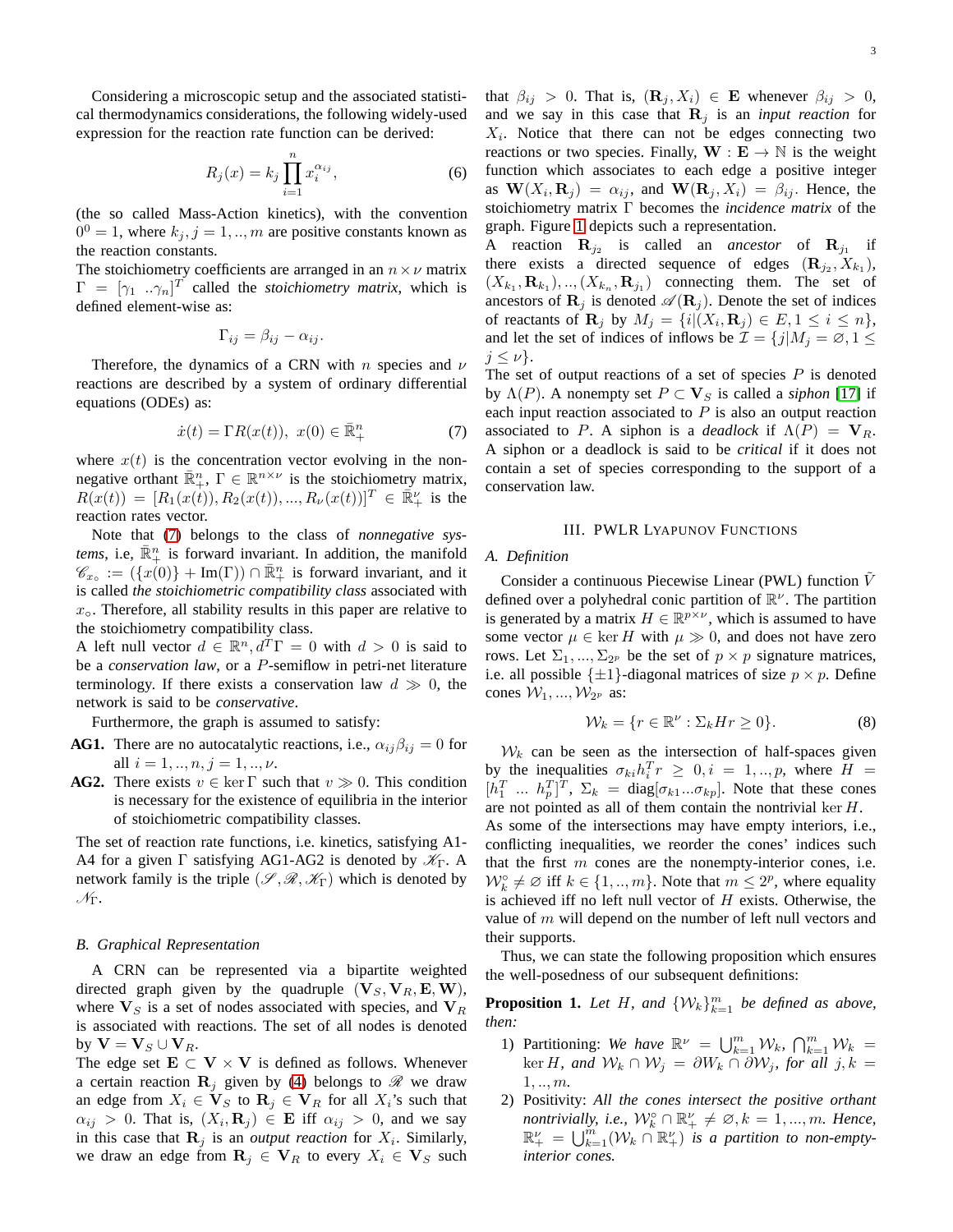3) Symmetry: *For each*  $1 \leq k_1 \leq m$ , *there exists*  $1 \leq k_2 \leq$  $m$  such that  $\Sigma_{k_1} = -\Sigma_{k_2}$ . Hence,  $m$  is always even and *we can reorder the cones so that*  $W_k = -W_{m-k+1}, k =$  $1, \ldots, m/2.$ 

<span id="page-3-0"></span>After defining the partition, we are ready to define the function:

**Definition 1.** Let H with  $\ker H = \ker \Gamma$ , and  $\{W_k\}_{k=1}^m$  be defined as above, and assume that  $C = [c_1^T \, ... \, c_{m/2}^T]^T \in \mathbb{R}^{m/2 \times \nu}$ *be the* coefficients matrix. Then,  $V : \mathbb{R}^n \to \mathbb{R}$  is said to be *a Piecewise Linear in Rates (PWLR) function if it admits the representation*  $V(x) = \tilde{V}(R(x))$ , where  $\tilde{V}: \mathbb{R}^{\nu} \to \mathbb{R}$  is a *continuous PWL function given as*

<span id="page-3-2"></span>
$$
\tilde{V}(r) = |c_k^T r|, \ r \in \mathcal{W}_k \cap -\mathcal{W}_k, k = 1,..,m/2.
$$
 (9)

Note that by definition, if  $\tilde{V}(r) = c_k^T r$ , then the function is defined over the region  $W_k$ , and if  $\tilde{V}(r) = -c_k^T r$ , then the corresponding region is  $W_{-k} := W_{m-k+1} = -W_k$ .

<span id="page-3-1"></span>Within the class of PWLR functions, the subclass of *convex* PWLR functions admits a simpler representation:

**Definition 2.** Let  $C = [c_1^T \dots c_{m/2}^T]^T \in \mathbb{R}^{m/2 \times \nu}$  be given such *that there exists*  $v \in \text{ker } C$  *with*  $v \gg 0$ *. Then,*  $V : \mathbb{R}^n \to \mathbb{R}$ *is said to be a convex PWLR function if it admits the representation*  $V(x) = \tilde{V}(R(x))$ , where  $\tilde{V}$  :  $\mathbb{R}^{\nu} \to \mathbb{R}$  is a *convex PWL given by*

<span id="page-3-3"></span>
$$
\tilde{V}(r) = \max_{1 \le k \le m/2} |c_k^T r| = ||Cr||_{\infty}.
$$
 (10)

**Remark 3.** *Although we name our proposed class of functions "piecewise linear in rates functions", the set of functions which are described by Definitions [1,](#page-3-0) [2](#page-3-1) is a proper subset of the former. Therefore, note that we use this name because of convenience.*

**Remark 4.** *The matrices* H, C *are crucial in the construction of the Lyapunov function. Methods for choosing them will be introduced in section IV.*

**Remark 5.** *It can be shown that any convex PWL function which satisfies* [\(9\)](#page-3-2) *can be represented using* [\(10\)](#page-3-3) *[\[18\]](#page-14-2), and vice versa. Furthermore, given a function represented by* [\(10\)](#page-3-3)*,* the partition regions  $\{ \mathcal{W}_k \}_{k=1}^m$  and the matrix  $H$  can be *determined.*

**Remark 6.** *The assumptions imposed on* ker H *are useful to simplify some Theorems and Algorithms. This will be later justified in Theorem [6](#page-4-0) where it will be shown that the existence of a Lyapunov function induced by a generic PWLR continuous function, i.e without assumptions on* H*, implies the existence of a corresponding convex PWL function. The* H *associated with this convex function will satisfy the outlined conditions automatically.*

#### *B. Lyapunov Functions and Stability*

The main theme of this paper is to introduce a new class of Lyapunov functions for CRNs [\(7\)](#page-2-0) which are piecewise linear in terms of the reaction rates (PWLR). Therefore, the functions introduced in Definitions [1](#page-3-0) and [2](#page-3-1) will be candidate Lyapunov functions. Such functions need to be non-increasing along

the system's trajectories. However, since PWLR functions are non-differentiable on regions' boundaries, we will use the following expression of the time derivative of  $V$  along the trajectories of [\(7\)](#page-2-0):

$$
\dot{V}(x) := \max_{k \in K_x} c_k^T \dot{R}(x),\tag{11}
$$

where  $K_x = \{k : c_k^T R(x) = V(x), 1 \leq k \leq m\},$  $c_k = -c_{m+1-k}, k = 1, ..., \frac{m}{2}$ , and  $\dot{R}(x) = \frac{\partial R(x)}{\partial x} \Gamma R(x)$ . The justification for defining the time-derivative as above will be clear in the proof of Theorem [2.](#page-3-4)

We define PWLR Lyapunov functions as follows:

**Definition 3.** *Given* [\(7\)](#page-2-0) *with initial condition*  $x_0 := x(0) \in$  $\mathbb{\bar{R}}_+^n$ . Let  $V : \mathbb{\bar{R}}_+^n \to \mathbb{\bar{R}}_+$  be given as:  $V(x) = \tilde{V}(R(x))$ , where  $\tilde{V}$  *is the associated PWL function. Then V is said to be a* PWLR Lyapunov Function *if it satisfies the following for all*  $R \in \mathscr{K}_{\Gamma}$ ,

- 1) Positive-Definite:  $V(x) > 0$  *for all x, and*  $V(x) = 0$  *if and only if*  $R(x) \in \ker \Gamma$ .
- 2) Nonincreasing:  $V(x) \leq 0$  *for all x*.

*The set of networks for which there exists a PWLR Lyapunov function is denoted by* P*.*

<span id="page-3-5"></span>**Definition 4.** *A PWLR Lyapunov function for*  $\mathcal{N}_{\Gamma}$  *is said to satisfy* the LaSalle's condition *for*  $x_0$  *if for all solutions*  $\tilde{x}(t)$  *of* [\(7\)](#page-2-0) with  $\tilde{x}(t) \in \ker \dot{V} \cap \mathscr{C}_{x_0}$  for all  $t \geq 0$ , we have  $\tilde{x}(t) \in E_{x_0}$ *for all*  $t \geq 0$ *, where*  $E_{x} \subset \mathscr{C}_{x}$  *be the set of equilibria for* [\(7\)](#page-2-0)*.*

<span id="page-3-4"></span>The following theorem adapts Lyapunov's second method [\[19\]](#page-14-3) to our context.

**Theorem 2** (Lyapunov's Second Method)**.** *Given* [\(7\)](#page-2-0) *with initial condition*  $x_0 \in \mathbb{R}^n_+$ *, and let*  $\mathscr{C}_{x_0}$  *as the associated stoichiometric compatibility class. Assume there exists a PWLR Lyapunov function. and suppose that*  $x(t)$  *is bounded,* 

- 1) *then the equilibrium set*  $E_{x}$  *is Lyapunov stable.*
- 2) *If, in addition,* V *satisfies the LaSalle's Condition, then*  $x(t) \rightarrow E_{x}$  *as*  $t \rightarrow \infty$  *(meaning that the point to set distance of*  $x(t)$  *to*  $E_{x}$ , *tends to* 0*). Furthermore, any isolated equilibrium relative to*  $\mathcal{C}_{x}$  *is asymptotically stable.*

**Remark 7.** *For a given* Γ*, the existence of a PWLR Lyapunov function establishes the stability of each system within the network family*  $N<sub>Γ</sub>$ *. Therefore, the Lyapunov function is robust with respect to all kinetic details of the network, and depends only on its graphical structure. It might seem that it is difficult for such function to exist, however, we will describe construction algorithms that are valid for wide classes of networks.*

**Remark 8.** *Note that the PWLR Lyapunov function considered can not be used to establish boundedness, as it may fail to be proper. Therefore, we need to resort to other methods to guarantee boundedness a priori. For instance, if the network is conservative, i.e the exists*  $w \in \mathbb{R}^n_+$  *such that*  $w^T \Gamma = 0$ *, this ensures the compactness of*  $\mathscr{C}_{x_0}$ *.* 

**Remark 9.** *The LaSalle's condition in Theorem [2](#page-3-4) can be verified via a graphical algorithm to be described in [§III-F.](#page-5-0)*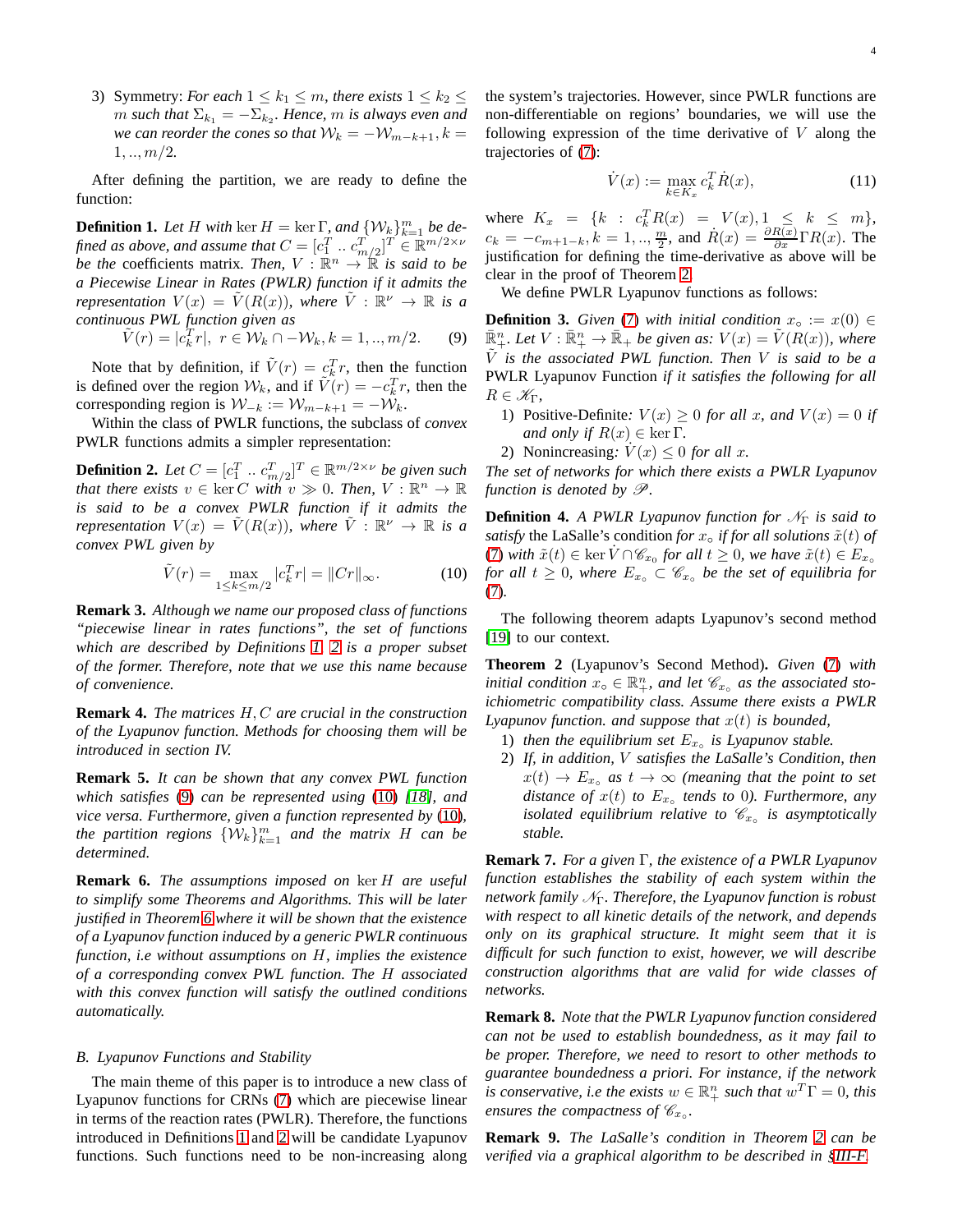<span id="page-4-1"></span>If the boundedness of solution was known a priori, then Theorem [2](#page-3-4) can be strengthened to the following:

**Corollary 3** (Global Stability). *Consider a CRN in*  $\mathscr P$  *that satisfies the LaSalle condition with a given* x◦*. Assume that all the trajectories are bounded. If there exists*  $x^* \in E_{x_0}$ , which *is isolated relative to*  $\mathscr{C}_{x}$  *then it is unique, i.e.,*  $E_{x}$  = { $x^*$ }*. Furthermore, it is globally asymptotically stable equilibrium relative to*  $\mathscr{C}_{x_0}$ *.* 

**Remark 10.** *Corollary [3](#page-4-1) implies that the existence of two or more isolated equilibria, even if the interior's equilibrium is unique, excludes the possibility of the existence of a PWLR Lyapunov function which satisfies the LaSalle's condition. This is to be contrasted with deficiency-zero theorem [\[4\]](#page-13-3) where boundary equilibria can be accommodated. This remark will be revisited in §IV-A.*

#### *C. Checking candidate PWLR functions*

The first problem we shall tackle is that of checking whether a PWLR function is a Lyapunov function for a network family  $\mathcal{N}_{\Gamma}$  given by  $\Gamma \in \mathbb{R}^{n \times \nu}$ . In this subsection, we are given a candidate V which is represented by the pair  $C \in \mathbb{R}^{m/2 \times \nu}, H \in \mathbb{R}^{p \times \nu}$  as in [\(9\)](#page-3-2).

We need further notation. Fix  $k \in \{1, ..., m/2\}$ . We claim that for proving the continuity of  $V$ , it is enough to test it between *neighbors*, which we define next. Consider H, and for any pair of linearly dependent rows  $h_{i_1}^T, h_{i_2}^T$  eliminate  $h_{i_2}^T$ . Denote the resulting matrix by  $\tilde{H} \in \mathbb{R}^{\tilde{p} \times \tilde{\nu}}$ , and let  $\tilde{\Sigma}_1, ..., \tilde{\Sigma}_m$ the corresponding signature matrices. Note that [\(8\)](#page-2-1) can be written equivalently as  $W_k = \{r | \tilde{\Sigma}_k \tilde{H} r \geq 0\}$ . The *distance*  $d_r$ between two regions  $W_k, W_j$  is defined to be the *Hamming distance* between  $\tilde{\Sigma}_k, \tilde{\Sigma}_j$ . Hence, the set of neighbors of a region  $W_k$ , and the set of neighbor pairs are defined as:

$$
\mathcal{N}_k = \{ j | d_r(\mathcal{W}_j, \mathcal{W}_k) = 1, j = 1, ..., m \},
$$
  

$$
\mathcal{N} = \{ (j, k) | d_r(\mathcal{W}_j, \mathcal{W}_k) = 1, 1 \le j, k \le m \}
$$

Equivalently, a neighboring region to  $W_k$  is one which differs only by the switching of one inequality. Denote the index of the switched inequality by the map  $s_k(.) : \mathcal{N}_k \to \{1, ..., p\}.$ For simplicity, we use the notation  $s_{k\ell} := s_k(\ell)$ .

Let  $c_k^T = [c_{k1} \dots c_{k\nu}]$ , and let  $J_k = \text{supp}(c_k) \subset \{1, ..., \nu\}$  be the set of indices of reactions appearing in  $c_k$ . Define the set of indices of reactants of  $J_k$  as follows

$$
I_k = \{1 \le i \le n | \exists j \in J_k \text{ such that } (X_i, \mathbf{R}_j) \in E.\} \tag{12}
$$

<span id="page-4-4"></span>Also, for all  $i \in I_k$ , define  $J_{ki} = \{j \in J_k | (X_i, \mathbf{R}_j) \in E\}.$ We are now ready to state the following theorem:

**Theorem 4.** Let  $\Gamma \in \mathbb{R}^{n \times \nu}$ , and  $C \in \mathbb{R}^{m/2 \times \nu}$  be given, and *let*  $\tilde{V}$  *be given by* [\(9\)](#page-3-2)*. Then,*  $V(x) = \tilde{V}(R(x))$  *is a PWLR Lyapunov function for the network family*  $N<sub>Γ</sub>$  *if and only if the following conditions hold:*

- **C1.** Nonnegativity: *For all*  $1 \leq k \leq m/2$ *, there exists*  $\xi_k \in$  $\mathbb{R}^p$  with  $\xi_k > 0$  such that  $c_k^T = \xi_k^T \Sigma_k H$ .
- **C2.** Positive-Definiteness: ker  $C = \ker \Gamma$ .
- **C3.** Continuity: *For all*  $(k, j) \in \mathcal{N}$ ,  $\exists \eta_{kj} \in \mathbb{R}$  *such that*

$$
c_k - c_j = \eta_{kj} h_{s_{kj}}.\tag{13}
$$

## **C4.** Nonincreasingness: *Both the following holds:*

- a) *For all*  $k = 1, ..., m/2, i \in I_k$ , we require  $sgn(c_{kj_1}) sgn(c_{kj_2}) \geq 0$  for every  $j_1, j_2 \in J_{ki}$ . *Thus, denote*  $\nu_{ki} = sgn(c_{kj}), j \in J_{ki}$ .
- b) *There exists*  $\lambda^{(ki)} \in \mathbb{R}^p$ , with  $\lambda^{(ki)} \geq 0$  *such that*

<span id="page-4-2"></span>
$$
-\nu_{ki}\gamma_i^T = \lambda^{(ki)}^T \Sigma_k H,\tag{14}
$$

*where*  $c_k := -c_{m+1-k}$  *for*  $j = 1 + m/2, ..., m$ . *Furthermore, if* [\(14\)](#page-4-2) *is satisfied, we shall choose*  $\lambda^{(ki)}$  so that supp $(\lambda^{(ki)}) \subset s_k(\mathcal{N}_k)$ .

*Moreover,*  $\tilde{V}$  *is convex if and only if*  $\eta_{ki}$ *'s can be chosen so that*  $\eta_{kj} \sigma_{ks_{ki}} \geq 0$ *.* 

**Remark 11.** *Note that C2 amounts to linear system solving, while C1,C3-C4 are equivalent to linear programming feasibility problems.*

#### *D. Checking candidate convex PWLR functions*

The conditions in the previous subsection will be simplified in the case of convex PWLR functions, as it can be noted that C1, C3 are satisfied automatically. Consider  $V$  with  $V$  given by [\(10\)](#page-3-3) with  $\Gamma \in \mathbb{R}^{n \times \nu}$ , and  $C \in \mathbb{R}^{m/2 \times \nu}$  be given.

<span id="page-4-6"></span>**Theorem 5.** Let  $\Gamma \in \mathbb{R}^{n \times \nu}$ , and  $C \in \mathbb{R}^{m/2 \times \nu}$  be given. Then,  $V(x) = ||CR(x)||_{\infty}$  *is a PWLR Lyapunov function for the network family*  $N_{\Gamma}$  *if and only if the following two conditions hold:*

**C2<sup>'</sup>.** Positive-Definiteness: ker  $C = \ker \Gamma$ .

**C4**′ **.** Nonincreasingness: *Both the following holds:*

- a) *For all*  $k = 1, ..., m/2, i \in I_k$ *. We require*  $sgn(c_{kj_1}) sgn(c_{kj_2}) \geq 0$  for every  $j_1, j_2 \in J_{ki}$ . *Thus, denote*  $\nu_{ki} = sgn(c_{kj}), j \in J_{ki}$ .
- b) *There exist*  $\lambda^{(ki)} \in \mathbb{R}^m$ , with  $\lambda^{(ki)} \geq 0$  *such that*

<span id="page-4-5"></span>
$$
-\nu_{ki}\gamma_i = \sum_{\ell=1}^m \lambda_{\ell}^{(ki)}(c_k - c_{\ell}),\tag{15}
$$

*where*  $c_k := -c_{m+1-k}$  *for*  $j = 1 + m/2, ..., m$ *. Furthermore, if* [\(14\)](#page-4-2) *is satisfied, we shall choose*  $\lambda^{(ki)}$  with minimal support.

## *E. Existence of convex PWLR functions*

It can be noted that convex PWLR Lyapunov functions are easier to check and have stronger properties, therefore it is natural to ask whether the use of nonconvex counterparts is less conservative. In the case of linear systems, it is known that the existence of a nonconvex Lyapunov function implies existence of a convex counterpart [\[20\]](#page-14-4). Despite the nonlinear nature of our problem, next theorem shows that a similar result holds in our context:

<span id="page-4-0"></span>**Theorem 6.** *Let* Γ *and* [\(7\)](#page-2-0) *be given, with the corresponding kinetics* KΓ*. If there exists a continuous PWLR Lyapunov function, then there exists a convex counterpart of the form* [\(10\)](#page-3-3)*.*

<span id="page-4-3"></span>**Remark 12.** *The restrictions imposed on the kernel of* H *in Definition [2](#page-3-1) are not needed to prove Theorem [6.](#page-4-0)*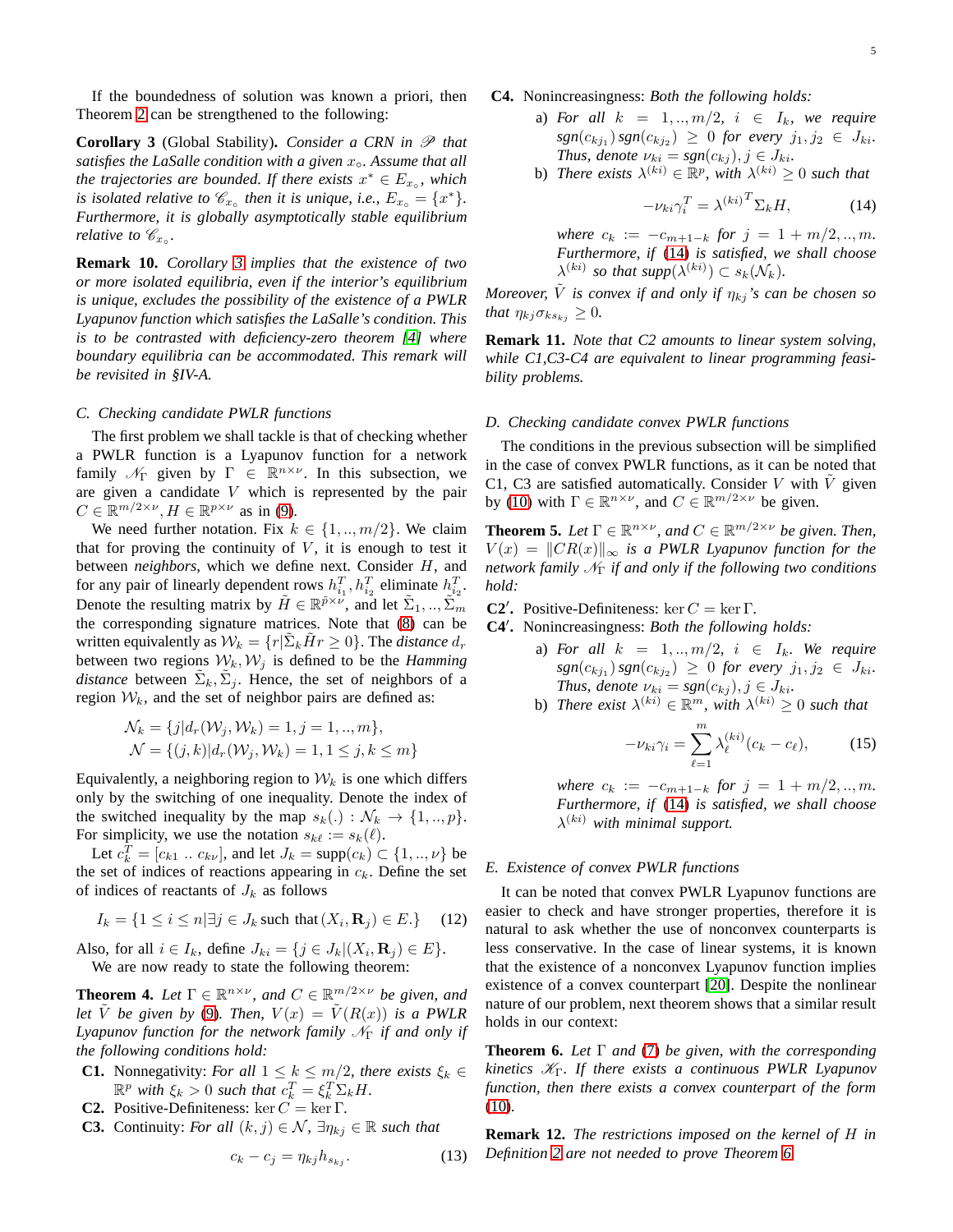#### <span id="page-5-0"></span>*F. Checking the LaSalle's Condition*

In this section, we provide graphical algorithms for checking the LaSalle's condition stated in Theorem [2.](#page-3-4) Assume that a PWLR Lyapunov function exists. We use the same notation used in the previous two sections. Consider [\(14\)](#page-4-2) with  $\lambda^{(ki)}$  chosen so that supp $(\lambda^{(ki)}) \subset s_k(\mathcal{N}_k)$ . Let  $L_{ki} =$  $s_k^{-1}(\text{supp}(\lambda^{(ki)}))$ , which is nonempty since the LHS in [\(14\)](#page-4-2) is nonzero. Let  $L_k = \bigcup_{i \in I_k} L_{ki}, I_k^{(0)}$  $I_k^{(0)} := I_k$ , and  $L_k^{(0)}$  $k^{\text{(U)}} := L_k.$ Define the following nested sets iteratively:

$$
I_k^{(i)} = \bigcup_{\ell \in L_k^{(i-1)}} I_\ell, \text{ and } L_k^{(i)} = \bigcup_{\ell \in L_k^{(i-1)}} L_\ell.
$$

The iteration terminates when  $L_k^{(i^*)} = L_k^{(i^*+1)}$  $k^{(i^*+1)}$ . Denote  $\bar{I}_k :=$  $I_k^{(i^*)}$  $k^{(i)}$ . Using this notation, we state the following condition which we call the LaSalle's interior condition:

**C5i.** For all  $k \in \{1, ..., m\}$ , the following shall hold:  $\overline{I}_k =$  $\{1, ..., n\}.$ 

In a nutshell the iterative process can be explained as follows: for every k, our aim is to show that  $\dot{x} = 0$  follows from the equality  $c_k^T \dot{R}(x) = 0$ . Starting from the later equality, we get that the time derivative of species in  $I_k$  vanish. Using [\(13\)](#page-4-3),[\(14\)](#page-4-2), this implies that  $c_{\ell}^{T} \dot{R}(x) = 0$  for all  $\ell \in L_{k}$ . Using this procedure iteratively, we can expand the set of reactants whose derivative need to vanish. If the final set  $I_k$  is the whole set of species then this ensures that  $\dot{x} = \Gamma R(x) = 0$ .

If the function  $\tilde{V}$  is also convex, then the LaSalle's interior condition can be relaxed to:

**C5<sup>′</sup>i.** For all  $k, c_k \in \text{Im}(\Gamma_{\bar{I}_k}^T)$ , where  $\Gamma_{\bar{I}_k} = [\gamma_{i_1}^T \dots \gamma_{i_{o_k}}^T]^T$ ,  $\bar{I}_k =$  $\{i_1, \ldots, i_{o_k}\}$  for some  $o_k$ .

**Remark 13.** *As will be shown in the proof of Proposition [7,](#page-5-1) conditions C5i and C5*′ *i guarantee the LaSalle condition only provided*  $\tilde{x}(0) \in \mathbb{R}^n_+$ , which explains the name. The LaSalle's *interior condition alone can only establish the asymptotic stability of isolated equilibria in the relative interior of*  $\mathscr{C}_{x_0}$ *. In this case, Corollary [3](#page-4-1) will not hold, since solutions could in principle approach the boundary. However, if the persistence of the network can be verified a priori, for example by the absence of critical siphons [\[17\]](#page-14-1), then the LaSalle's interior condition is enough to establish the result of Corollary [3.](#page-4-1)*

**Remark 14.** *C5*′ *i does not follow from C2*′ *and C4*′ *. For example consider the following CRN*

$$
X_1 + X_2 \xrightarrow{R_1} 0 \xrightarrow{R_2} X_1, 0 \xrightarrow{R_3} X_2,\tag{16}
$$

*then*  $V(x) = |R_1(x) - R_2(x)| + |R_3(x) - R_2(x)| + |R_1(x) - R_3(x)|$  $R_2(x)$  *satisfies C2' and C4'*, *but not C5'*. It can be shown *that there does not exist any* C *satisfying the three conditions simultaneously, nor any pair* (H, C) *satisfying C1-5.*

In order to strengthen the LaSalle's interior condition so that it applies to the boundary of stoichiometric compatibility class, we use the notion of *critical siphons* defined in [§II-B.](#page-2-2) It has been shown in [\[17\]](#page-14-1) that a face  $\Psi$  of a stoichiometric compatibility class is invariant if and only if there exists a siphon P such that  $\Psi = \{x \in \mathcal{C}_{x} | X_i \in P \Rightarrow x_i = 0\}$ . Since invariant faces arising from noncritical siphons correspond to independent stoichiometric compatibility classes, we consider only critical siphons. Let  $\mathcal{N}_{\Gamma}$  be a given network, and  $P_{\ell}$ be a critical siphon. We define the corresponding *critical subnetwork*  $\mathcal{N}_{\Gamma_{\ell}}$  as network with  $\mathbf{V}_{R_{\ell}} = \mathbf{V}_{R} \backslash \Lambda(P_{\ell})$ , and  $x_i(0) = 0$  for  $X_i \in P_\ell$ . Furthermore, critical subnetworks of  $\mathcal{N}_{\Gamma_\ell}$  are considered to be critical subnetworks of  $\mathcal{N}_{\Gamma}$ . We are now ready to state the LaSalle's condition:

<span id="page-5-1"></span>**Proposition 7.** Let  $\mathcal{N}_{\Gamma}$  be a network, with a given PWLR Lya*punov function* V *. The network satisfies the LaSalle condition stated in Definition [4](#page-3-5) for all non-negative* x◦ *if the following condition holds:*

**C5.** *The condition C5i (or C'5i if*  $\tilde{V}$  *is convex) is satisfied for* N<sup>Γ</sup> *and all its critical subnetworks.*

## IV. NECESSARY CONDITIONS FOR THE EXISTENCE OF PWLR FUNCTIONS

As it is difficult to characterize exactly  $\mathscr{P}$ , i.e. the class of CRNs which admit a PWLR Lyapunov function, it is desirable to derive conditions which are necessary for a network to belong to  $\mathscr{P}$ . In this section, we will derive two conditions.

## *A. Property of the Jacobian of*  $\mathscr P$  *Networks*

We have shown in Corollary [3](#page-4-1) that networks in  $\mathscr P$  with bounded trajectories and satisfying the LaSalle's condition can not have multiple isolated stoichiometrically compatible equilibria. In this subsection, we present a result along these lines by showing that the Jacobian matrix of networks belonging to  $\mathscr P$  satisfies a property that has strong implications on uniqueness of equilibria and the injectivity of the map  $F(x) = \Gamma R(x)$ .

In order to introduce it, we need to define some notation. A matrix is said to be a  $P$  matrix if all its principal minors are positive, and is said to be  $P_0$  if all its principal minors are nonnegative. In particular, it encompasses M-matrices as a subclass. We state our next theorem as follows:

<span id="page-5-2"></span>**Theorem 8.** *Given*  $\Gamma$ *. If*  $\mathcal{N}_{\Gamma} \subset \mathcal{P}$ *, then the Jacobian*  $-\Gamma \frac{\partial R}{\partial x}(x)$  *is a*  $P_0$  *matrix for all x, and for all networks in* NΓ*.*

**Remark 15.** *It is known that a map is injective if its Jacobian matrix is*  $P$  [\[21\]](#page-14-5)*. In our case, the Jacobian matrix being*  $P_0$ *implies that the network can not admit multiple nondegenerate positive equilibria, where no assumption on boundedness is needed [\[22,](#page-14-6) Appendix B].*

#### *B. Constraints on the Possible Sign Patterns*

It is known that algorithms for checking that a given matrix is  $P$  are exponential in time [\[23\]](#page-14-7), therefore we provide in this subsection a weaker necessary condition which can be cast as a linear program.

As mentioned in the proof of Theorem [4,](#page-4-4) the nonpositivity of every term in the expansion of  $\dot{V}$  is needed, and the sign of the derivative depends on the sign of  $\dot{x}$ . Hence, we partition  $\mathbb{R}^{\nu}$  into *sign regions* within which  $\dot{x}$  has a constant term-wise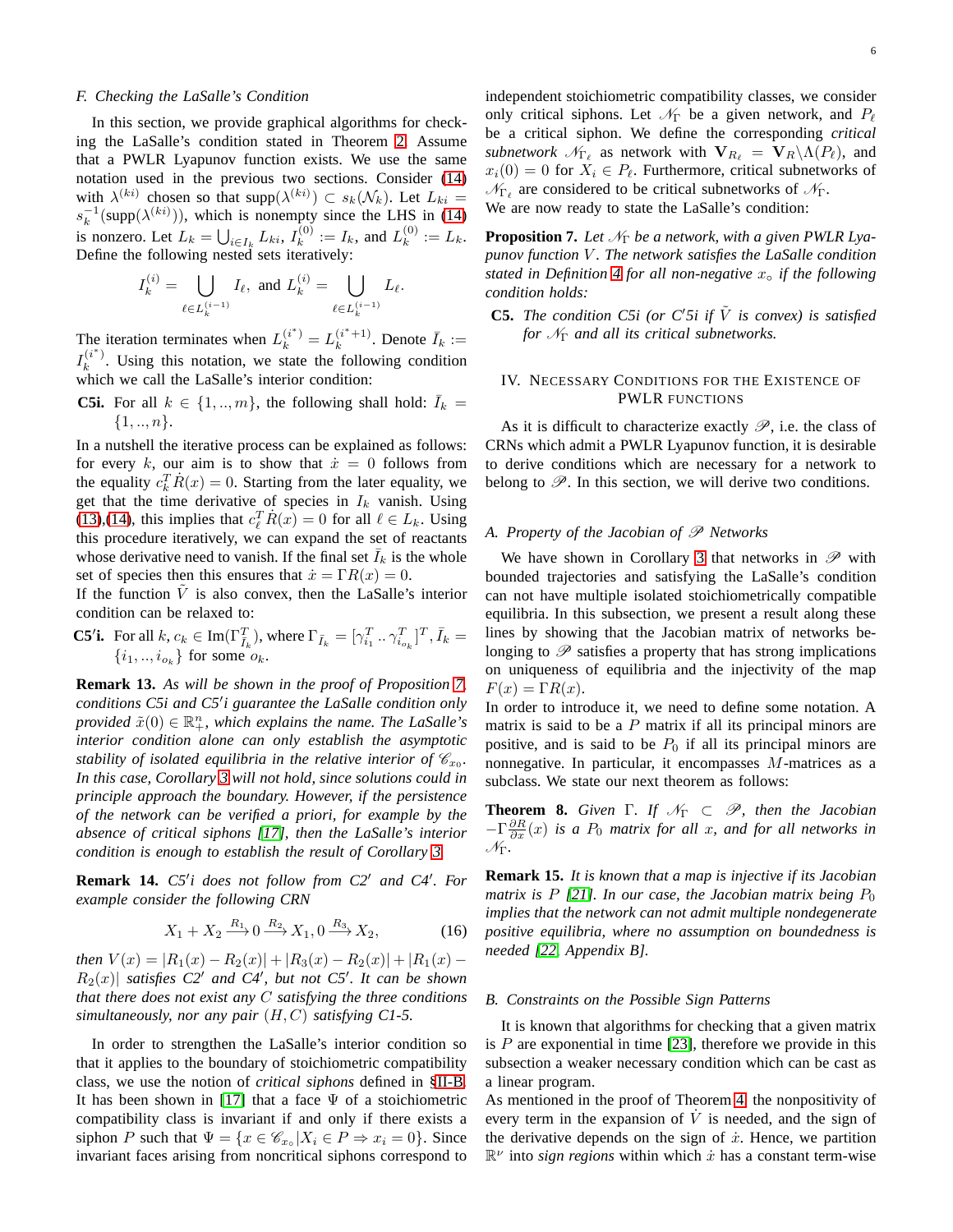sign. By AG2, we can define sign regions in an analogous way to §2.1, where we set  $H = \Gamma$ . Thus, we may write

$$
\mathcal{S}_k = \{r \in \mathbb{R}^\nu : \Sigma_k \Gamma r \ge 0\}, \, k = 1, \dots, m. \tag{17}
$$

Note that the signature matrix  $\Sigma_k$  specifies the sign of  $\dot{x}$  in the region  $S_k$ . As a result, any linear-in-rates component  $c_k^T R(x)$ operating on  $S_k$  must satisfy the term-wise sign constraint noted in [\(25\)](#page-11-0). To encode this, we need further notation. Define the diagonal matrices  $B_k = \text{diag}[b_{k1} \dots b_{kv}], k = 1, ..., m/2,$ where:

$$
b_{kj} = \begin{cases} 1, & \text{if } M_j = \varnothing \\ 0, & \text{if } \exists i_1, i_2 \in M_j \text{ such that } \sigma_{ki_1} \sigma_{ki_2} < 0, \\ -\sigma_{ji^*}, & \text{otherwise, for any } i^* \in M_j. \end{cases}
$$
\n
$$
(18)
$$

<span id="page-6-0"></span>Therefore, a linear program can be used to test the following necessary condition:

**Theorem 9.** *Given* Γ. *Consider the network family*  $N<sub>Γ</sub>$ *, with*  ${B_k}_{k=1}^m$  *defined as above, and let* U *be a matrix whose columns form a basis for ker Γ. If*  $\mathcal{N}_{\Gamma}$  *admits a PWLR Lyapunov function, then there exists*  $0 \neq \zeta_k \in \mathbb{R}^{\nu}, k = 1, ..., m/2$ *such that*  $\zeta_k^T B_k U = 0$ *, with*  $\zeta_{kj} \geq 0, j \in \{1, ..., \nu\} \setminus \mathcal{I}$ .

**Remark 16.** *As can be noted from the proofs, the necessary condition given by Theorem [8](#page-5-2) is a consequence of the existence of a function* V *that satisfies C1, C2, C4, i.e. it does not assume continuity. On the other hand, Theorem [9](#page-6-0) only assumes that* V *exists satisfying conditions C2 and C4.*

Using Theorem [9,](#page-6-0) a simple graphical test for the nonexistence of a PWLR Lyapunov function can be derived. It can be stated as follows:

<span id="page-6-4"></span>**Corollary 10.** *Given* Γ. *Consider the network family*  $N<sub>Γ</sub>$ *. If there exists a critical deadlock P, then*  $\mathcal{N}_{\Gamma} \notin \mathcal{P}$ *.* 

#### V. CONSTRUCTION OF PWLR LYAPUNOV FUNCTIONS

It is known that constructing convex PWL Lyapunov functions even in the case of systems evolving according to linear equations is not an easy task, and no simple necessary and sufficient conditions are available [\[24\]](#page-14-8). In this section we propose several constructions of PWLR Lyapunov functions. Thus, we propose methods to find  $(H, C)$  using the representation  $(9)$ , and C using the convex representation  $(10)$ . The main difficulty, however, is that [\(13\)](#page-4-3), [\(14\)](#page-4-2), [\(15\)](#page-4-5) are bilinear in the variables.

## <span id="page-6-3"></span>*A. Construction of PWLR Lyapunov function over a given partition*

Assume that the partition generator  $H$  is fixed, hence  $\{\hat{W}_k\}_{k=1}^{m_h}$  is determined. Then, conditions C1,C3 are linear in C. Furthermore, the inclusion ker  $C \subset \text{ker } \Gamma$  is implied by C1. The constraint [\(14\)](#page-4-2), however, is nonconvex. Nevertheless, we shall rewrite it as a linear constraint.

Consider the sign regions  $\{\mathcal{S}_k\}_{k=1}^{m_s}$  defined in [\(17\)](#page-6-1). If we intersect the two partitions  $\{\hat{W}_k\}_{k=1}^{m_h}$ ,  $\{\mathcal{S}_k\}_{k=1}^{m_s}$  with the corresponding  $c_k$ 's inherited from  $\{\hat{\mathcal{W}}_k\}$ . The matrix generating the new partition will be  $H = [\Gamma^T \hat{H}^T]^T$ . Therefore, we may consider, w.l.o.g, partitions induced by matrices of

<span id="page-6-1"></span>the form  $H = [\Gamma^T \hat{H}^T]^T$ , with corresponding sign matrices  $\Sigma_k = \text{diag}[\Sigma_k^{(s)} \ \Sigma_k^{(h)}]$  $\binom{h}{k}$ . Note that we can consider  $\{\mathcal{W}_k\}_{k=1}^m$ as a refined partition of  $\{\mathcal{S}_k\}_{k=1}^{m_s}$ , hence we define the map  $q(.) : k \mapsto \ell$  if  $W_k \subset \mathcal{S}_{\ell}$ , and the notation  $q(k) = q_k$  is used. Thus, we present the following:

<span id="page-6-2"></span>**Theorem 11.** *Consider the system* [\(7\)](#page-2-0), with  $H = [\Gamma^T \hat{H}^T]^T$ ,  $\{\sum_k\}_{k=1}^m$ ,  $\{B_k\}_{k=1}^{m_s}$ ,  $q_k$  given as above. Consider the following *linear program:*

Find 
$$
c_k, \xi_k, \zeta_k \in \mathbb{R}^{\nu}, \eta_{kj} \in \mathbb{R}, k = 1, ..., \frac{m}{2}; j \in \mathcal{N}_k,
$$
  
subject to 
$$
c_k^T = \xi_k^T \Sigma_k H,
$$

$$
c_k^T = \zeta_k^T B_{q_k},
$$

$$
c_k - c_j = \eta_{kj} \sigma_{ks_{kj}} h_{s_{kj}},
$$

$$
\xi_k \ge 0, \mathbf{1}^T \xi_k > 0,
$$

$$
\zeta_{kj} \ge 0, j \in \{1, ..., \nu\} \setminus \mathcal{I}.
$$

*Then there exists a PWLR Lyapunov function with partitioning matrix* H *if and only if there exist feasible solution to the above linear program with C2 satisfied. Furthermore, the PWLR function can be made convex by adding the constraints*  $\eta_{ki} \geq 0$ .

**Remark 17.** *A natural candidate for the partition matrix is* H = Γ*. Hence, we can write*

$$
V(x) = c_k^T R(x) = \xi_k^T \Sigma_k \Gamma R(x) = ||diag(\xi_k)\dot{x}||_1, R(x) \in S_k.
$$

*If we have additional constraint that for all k,*  $\xi_k = 1$ *, then the Lyapunov function considered in [\[11\]](#page-13-10),*

$$
V(x) = ||\dot{x}||_1,
$$

*can be recovered as a special case. However, there are classes of networks for which* H = Γ *does not induce a PWLR Lyapunov function, while there exists a partitioning matrix* Hˆ *which does. Understanding when this happens is a challenging open question.*

## *B. Iterative Algorithm for Convex PWLR functions*

In this subsection, we present an iterative algorithm for constructing convex PWLR Lyapunov functions. The idea is to start with an initial PWLR function, and aim for restricting the active region of each linear function  $c_k^T R(x(t))$  to the region for which it is nonincreasing on it, i.e  $c_k^T \dot{R}(x(t)) \le 0$ . This is accomplished by adding extra linear components that satisfies certain properties.

Let  $C_0 = [c_1 \dots c_{m_0}]^T \in \mathbb{R}^{m_0 \times \nu}$ , with the associated PWLR function. Define the *active region* of a vector  $c_k$ ,  $k = 1, ..., m_0$ , as:

$$
\mathcal{W}_0(c_k) := \{ r \in \mathbb{R}^{\nu} : c_k^T r \ge c_j^T r, -m_0 \le k \le m_0, k \ne 0 \},\
$$

where  $c_{-k} = -c_k$ . Assume that the associated CRN is given by [\(7\)](#page-2-0). We define *permissible region* of a linear component  $c_k$ to be the region for which it is nonincreasing. Hence,

$$
\mathcal{P}(c_k) := \{r \in \mathbb{R}^{\nu} : \nu_{ki}\gamma_i^T r \le 0, i \in I_k\}
$$
  

$$
\subset \{\tilde{r} \in \mathbb{R}^{\nu} : \tilde{r} = R(x), c_k^T \frac{\partial R}{\partial x}(x)\Gamma R(x) \le 0\}, \quad (19)
$$

where  $\nu_{ki} = \text{sgn}(c_{ki})$ . Note that in general,  $W_0(c_k) \not\subset \mathcal{P}(c_k)$ . Therefore, we need to define a new PWL function with matrix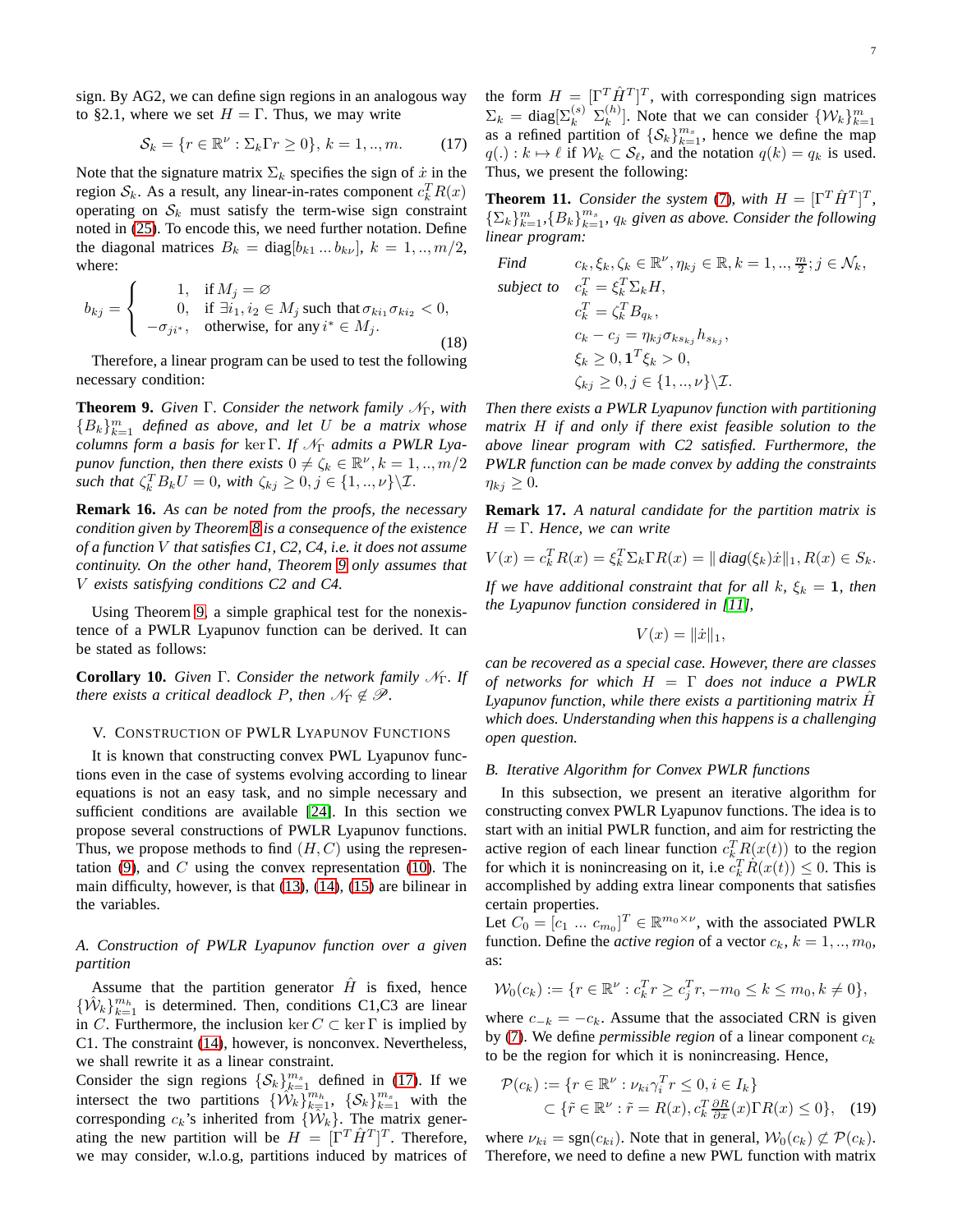$C_1$  so that  $W_1(c_k) \subset \mathcal{P}(c_k)$ . To achieve this, we augment new rows to  $C_0$ . The new rows are of the form

$$
c_{m_0+i} := c_k + \nu_{ki}\gamma_i, i \in I_k. \tag{20}
$$

Thus,  $C_1'$  $C_1' := [C_0^T \ c_{m_0+1} \ ... \ c_{m_0+n}]^T$ . Finally,  $C_1$  is defined by eliminating linearly dependent pairs of rows from  $C_1'$  $\frac{1}{1}$ .

Hence, Algorithm 1 can be described as:

- 1) Given  $C_0 = [c_1 \dots c_{m_0}]^T \in \mathbb{R}^{m_0/2 \times \nu}, k = 1, ..., m_0/2,$ and ker  $\Gamma \subset \text{ker } C_0$ . Set  $k = 1$ .
- 2) Define  $C'_{k}$  $k' := [C_{k-1}^T \ c_{m_k+1} \ ... \ c_{m_k+n}]^T$ , where  $c_{m_k+i} := c_k + \nu_{ki}\gamma_i, i = 1, ..., n.$
- 3) Define  $C_k$  as  $C'_k$  with linearly dependent pairs of rows eliminated.
- 4) If  $C_k = C_{k-1}$  or  $k > N$ , stop.
- 5) Set  $k := k + 1$ , and go to step 2,

<span id="page-7-5"></span>where  $N$  is the maximum number of iterations allowed. If Algorithm 1 terminates then we state the following:

**Theorem 12.** *Consider* [\(7\)](#page-2-0)*. If Algorithm 1 terminates after finite number of iterations with C2*′ *with satisfied, then the resulting function is a PWLR Lyapunov function for the network family*  $N<sub>Γ</sub>$ *.* 

**Remark 18.** *The formula* [\(20\)](#page-7-0) *is not the unique way for constructing new vectors. Indeed, one can replace the inequality*  $\nu_{ki}\gamma_i \leq 0$  *with any system of inequalities covering the same region. For instance, the region defined by the inequality*  $R_1 - 2R_2 + R_3 \leq 0$  *is a subset of the region defined by the pair*  $R_1 - R_2 \leq 0$ ,  $-R_2 + R_3 \leq 0$ *. Therefore, the* standard setting *of Algorithm 1 means using* [\(20\)](#page-7-0) *with*  $C = \Gamma$ .

#### *C. Special Constructions*

It is possible to construct PWLR Lyapunov functions for CRNs with specific structure. We state the following result which enjoys having easy-to-check graphical condition:

<span id="page-7-1"></span>**Theorem 13.** *Consider the network family*  $N<sub>Γ</sub>$ *. Suppose the following properties are satisfied:*

- 1) dim(ker  $\Gamma$ ) = 1,
- 2)  $\forall X_i \in \mathbf{V}_S$ , there exists a unique output reaction, i.e *every row in* Γ *has a unique negative element,*

*Then,*

1) *the following is a PWLR function for the network family* NΓ*:*

$$
V(x) = \max_{1 \le j \le \nu} \frac{1}{v_j} R_j(x) - \min_{1 \le j \le \nu} \frac{1}{v_j} R_j(x), \quad (21)
$$

*where*  $v = [v_1 ... v_{\nu}]^T \in \text{ker}(\Gamma), v \gg 0.$ 

- 2) *LaSalle's interior condition holds if*  $\mathscr{A}(\mathbf{R}_i) \cap \mathscr{A}(\mathbf{R}_\ell) \neq$  $\emptyset$ *, for all*  $1 \leq j, \ell \leq \nu$ *.*
- 3) *If the network is conservative, then it is persistent, i.e,*  $\omega(x_0) \cap \partial \mathbb{R}^n_+ = \emptyset$  for all  $x_\circ$ *. Furthermore, if there exists an isolated equilibrium, then it is a unique globally* asymptotically stable equilibrium with respect to  $\mathscr{C}_{x\circ}$ .

<span id="page-7-3"></span>Theorem [13](#page-7-1) can be extended to allow the addition of the reverse of certain reactions. Note that adding the reverse of an irreversible reaction increases the dimension of the kernel of  $Γ$  so that the original result would not normally apply.

<span id="page-7-0"></span>**Theorem 14.** *Consider the network*  $\mathcal{N}_{\Gamma}$  *with the associated*  $graph \left(\mathbf{V}_S, \mathbf{V}_R, \mathbf{E}, \mathbf{W}\right)$  *that satisfies the conditions of Theo-rem [13.](#page-7-1) Let*  $V_{R'} \subset V_R$  *be the set of reactions*  $R_i$  *that satisfy: if*  $(\mathbf{R}_j, S_i) \in E$  *and*  $(\mathbf{R}_k, S_i) \in E$  *then*  $j = k$ *. Equivalently,*  $\mathbf{R}_j \in \mathbf{V}_{R'}$  *if it is the only input reaction for all of its product species, i.e. the corresponding column in* Γ *does not have more than one positive element. Let*  $(\mathscr{S}, \tilde{\mathscr{R}})$  *be the CRN constructed by adding reverse reactions for reactions belonging to*  $V_{R'}$ , *and let* Γ˜ *be the new stoichiometry matrix.*

*Then, the claims of the previous theorem are satisfied for*  $\mathcal{N}_{\tilde{\Gamma}}$ *with the following function:*

$$
V(x) = \max_{1 \le j \le \nu} \frac{1}{v_j} (R_j(x) - \chi_j R_{-j}(x)) -
$$
  

$$
\min_{1 \le j \le \nu} \frac{1}{v_j} (R_j(x) - \chi_j R_{-j}(x)),
$$
 (22)

*where*  $\chi_j = 1$  *if*  $\mathbf{R}_j \in \mathcal{R} \backslash \mathcal{R}$ *, and*  $\chi_j = 0$  *otherwise.* 

## VI. DISCUSSION AND EXAMPLES

#### *A. Relationship to Consensus Dynamics*

Consider a closed, i.e. without inflows or outflows, CRN for which there is a unique reactant for every reaction, and a unique output reaction for every species. In such network, the bipartite graph representing this network can be replaced with a digraph  $G = (\mathbf{V}, \mathbf{E}, \mathbf{W})$  representing the species, reactions and weights respectively. The stoichiometry matrix  $\Gamma$  will be the negative transpose of the *Laplacian* of the digraph. Hence, CRN can be described by the ODE:

$$
\dot{x} = -L^T R(x). \tag{23}
$$

If the graph is strongly connected, then 1 is a conservation law, i.e,  $\mathbf{1}^T L^T = 0$ . Using Perron-Frobenius theory [\[23\]](#page-14-7), ker  $L^T$  is spanned by a unique vector  $v \gg 0$ . Hence, [\(21\)](#page-7-2) is a Lyapunov function for the network family  $\mathcal{N}_{-L}$  by Theorem [13.](#page-7-1) Note that this is very similar to a consensus algorithm in a network of agents [\[25\]](#page-14-9) where they consider algorithm of the form:  $\dot{x} =$  $-Lx$ . Indeed, we can derive from Theorem [14](#page-7-3) the following result for consensus algorithms:

<span id="page-7-4"></span>**Corollary 15.** *Consider a network of* n *integrator agents with a strongly connected digraph*  $G = (\mathbf{V}, \mathbf{E}, \mathbf{W})$ *, and let*  $L = [\ell_{ij}]$  be the associated Laplacian. Consider applying the *following consensus algorithm:*

$$
\dot{x} = -LF(x),\tag{24}
$$

<span id="page-7-2"></span>where  $F = [F_1, ..., F_n]^T$  is any function that satisfies: there ex*ists*  $F^+$ ,  $F^- \in \mathcal{K}_{-L}$  *with*  $F = F^+ - F^-$ *, and*  $F_j^- \equiv 0$  *if there exists more than one positive element in the* j *th-column of* −L*. Then,* F*-consensus is asymptotically reached for all initial states, i.e,*  $\lim_{t\to\infty} F(x_1(t)) = ... = \lim_{t\to\infty} F(x_n(t)) < \infty$ .

**Remark 19.** *Note that a mix-min type Lyapunov function* [\(21\)](#page-7-2) *has been already used for linear consensus algorithms [\[15\]](#page-13-14). Therefore, Corollary [15](#page-7-4) generalize the results of [\[15\]](#page-13-14), [\[25\]](#page-14-9) to nonlinear consensus algorithms. It is worth noting that the dynamics of a detailed balanced network has also been linked with consensus dynamics [\[26,](#page-14-10) §4.4].*

## *B. Illustrative Examples*

We present several examples to illustrate the results: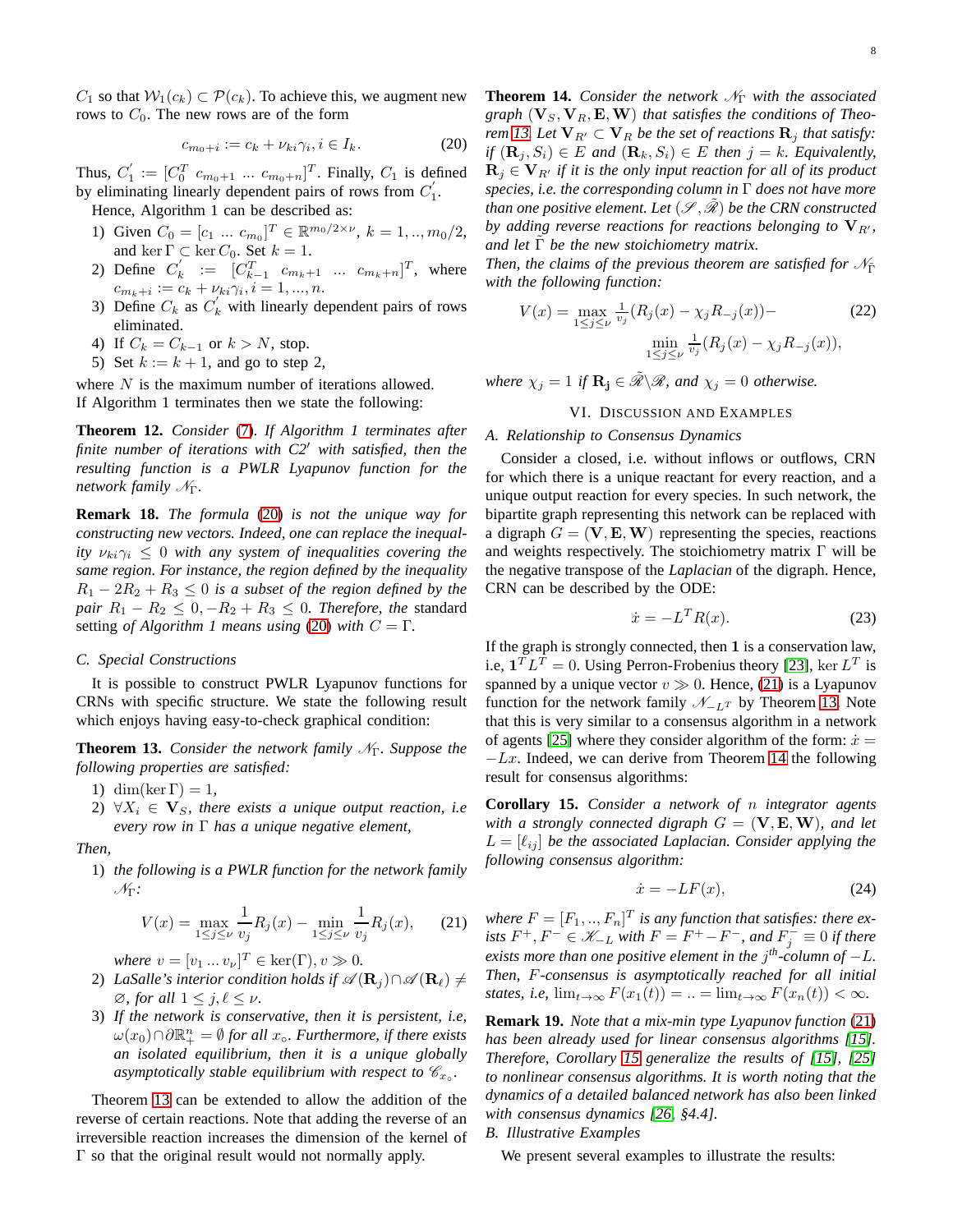1) Consider the network  $(1)$ , $(2)$  introduced in the introduction. As indicated before, this network does not satisfy the conditions of [\[4\]](#page-13-3) as it has deficiency 1, and violates the conditions of [\[11\]](#page-13-10), [\[10\]](#page-13-9). Hence, its stability can not be established by methods in the literature.

The network has two conservation laws. Thus, the stoichiometric class is a two dimensional polytope of the form  $\mathscr{C}_{x_0} = \{x \in \mathbb{R}^4 | x_1 + x_3 = M_1, x_1 + x_2 + 2x_4 = 1\}$  $M_2, 0 \le x_1 \le M_1, 0 \le x_1 + x_2 \le M_2$ , where  $M_1 = x_{\circ 1} + x_{\circ 3}, M_2 = x_{\circ 1} + x_{\circ 2} + 2x_{\circ 4}$  are the conserved quantities.

In order to apply Theorem [11,](#page-6-2) let us choose  $H = \Gamma$ . Then, there are six non-empty-interior partition regions of the reaction space  $\mathbb{R}^3$ , which are:

$$
\mathcal{W}_1 = \{r | -h_1^T r \le 0, -h_2^T r \le 0, h_3^T r \le 0, h_4^T r \le 0\},
$$
  
\n
$$
\mathcal{W}_2 = \{r | -h_1^T r \le 0, h_2^T r \le 0, h_3^T r \le 0, -h_4^T r \le 0\},
$$
  
\n
$$
\mathcal{W}_3 = \{r | -h_1^T r \le 0, h_2^T r \le 0, h_3^T r \le 0, h_4^T r \le 0\},
$$
  
\n
$$
\mathcal{W}_4 = -\mathcal{W}_3, \mathcal{W}_5 = -\mathcal{W}_2, \mathcal{W}_6 = -\mathcal{W}_1,
$$

where  $h_1 = [-1, 0, 1]^T$ ,  $h_2 = [1, -2, 1]^T$ ,  $h_3 =$  $[1, 0, -1]^T$ ,  $h_4 = [0, 1, -1]^T$ .

We need to find the coefficients  $c_1, \ldots, c_6$ , where  $c_4 =$  $-c_3$ ,  $c_5 = -c_2$ ,  $c_6 = -c_1$ . Although we have twelve neighboring pairs, only three constraints are needed, because of the symmetries involved, which are  $c_3$  −  $c_1 = \eta_{31}h_2$ ,  $c_3 - c_2 = \eta_{32}h_4$ ,  $c_2 + c_1 = -\eta_{21}h_1$ . The sign-constraints vectors are  $b_1 = [1, 1, -1]^T$ ,  $b_2 =$  $[1, -1, 0]^T$ ,  $b_3 = [1, -1, -1]^T$ ,  $b_4 = -b_3$ ,  $b_5 = -b_2$ ,  $b_6 =$  $-b_1$ . Hence, the linear program can be solved and one of its solutions is  $V(x) = V(R(x))$ , where V is:

$$
\tilde{V}(r) = \max\{|r_1 + 3r_2 - 4r_3|, 3|r_1 - r_2|, |3r_1 - r_2 - 2r_3|\}.
$$

Alternatively, applying Algorithm 1 with the standard setting yields a PWLR Lyapunov function given by:

$$
\tilde{V}(r) = \max\{|r_1 - r_3|, |r_1 - 2r_2 + r_3|, 2|r_2 - r_3|, 2|r_2 - r_1|\}.
$$

Finally, Theorem [13](#page-7-1) gives [\(3\)](#page-1-0). Therefore, our three constructions were successful and have produced three different functions. It can be verified that the LaSalle's condition is fulfilled. Since the network is conservative and injective relative the stoichiometric class [\[27\]](#page-14-11) there exists a unique equilibrium in each stoichiometric compatibility class. Therefore, Corollary [3](#page-4-1) implies that the unique equilibrium is globally asymptotically stable. In order to illustrate the dynamics, we consider the stoichiometric class corresponding to  $M_1 = 8, M_2 = 7$ . Figure [2](#page-8-0) depicts the level sets of Lyapunov function [\(3\)](#page-1-0) and the phase portrait with  $2<sup>nd</sup>$ -order Hill kinetics which are given by:  $R(x) = [k_1 x_1^2/(1 + x_1^2), k_2 x_2^4/(1 + x_1^2)]$  $(x_2^2)^2$ ,  $k_3x_3^2x_4^2/((1+x_3^2)(1+x_4^2))]^T$  where the rate constants are  $k = [1, 0.5, 0.25]$ .

2) Consider the following network given in [\[4\]](#page-13-3):

$$
X_1 \Leftrightarrow 2X_2, \ X_1 + X_3 \Leftrightarrow X_3 \longrightarrow X_2 + X_5 \longrightarrow X_1 + X_3
$$

The network violates both necessary conditions given by



<span id="page-8-0"></span>Fig. 2. Lyapunov function level sets and phase portrait with 2<sup>nd</sup>-order Hill kinetics.

Theorems [8,](#page-5-2) [9,](#page-6-0) therefore it does not admit a PWLR Lyapunov function. However, the deficiency-zero theorem [\[4\]](#page-13-3) can be applied with Mass-Action kinetics to show that the interior equilibrium is asymptotically stable despite the existence of boundary equilibria, a situation which is not allowed by Theorem [8.](#page-5-2)

3) We gave an example of a zero deficiency network which is not  $\mathscr{P}$ . Now, consider the following CRN for a given integer  $n \geq 1$ :

$$
X_1 + E_1 \longrightarrow E_1 X_1 \longrightarrow X_2 + E_1, X_2 \longrightarrow X_1
$$
  
\n
$$
X_2 + E_2 \longrightarrow E_2 X_2 \longrightarrow X_3 + E_2, X_3 \longrightarrow X_2
$$
  
\n
$$
\vdots
$$
  
\n
$$
X_n + E_n \longrightarrow E_n X_n \longrightarrow X_{n+1} + E_n, X_{n+1} \longrightarrow X_n,
$$
  
\nwhich has deficiency *n*. For every *n*, a PWLR  
\nLyapunov function is given by  $V(x) = ||D\dot{x}||_1$   
\nwhere  $D = \text{diag}[I_{2n+1}, O_n]$ , with species ordered as  
\n $X_1, ..., E_1 X_1, ..., E_1, ..., E_n$ . This shows that there is no  
\nsimple relationship between our results and the notion

of deficiency. 4) The following CRN illustrates the fact that the mere existence of the PWLR Lyapunov function does not guarantee the boundedness of the trajectories:

$$
X_3 \xrightarrow{k_1} X_1, \ 0 \xrightarrow{k_2} X_2, X_1 + X_2 \xrightarrow{k_3} X_3,
$$

The three constructions presented yield a Lyapunov function, in particular [\(21\)](#page-7-2) is a valid one. However, consider the network with Mass-Action Kinetics, and let  $A = x_1(0) + x_3(0)$  be the parameter corresponding to the stoichiometric compatibility class. If  $A > \frac{k_2}{k_3}$ , then the system trajectories are bounded and the unique equilibrium  $\left(\frac{k_2k_3}{k_3A-k_2}, A - \frac{k_2}{k_3}, \frac{k_2}{k_3}\right)$  is globally asymptotically stable by Theorem [2.](#page-3-4) However, when  $A \leq \frac{k_2}{k_3}$ , there are no equilibria in the nonnegative orthant, solutions are unbounded and approach the boundary.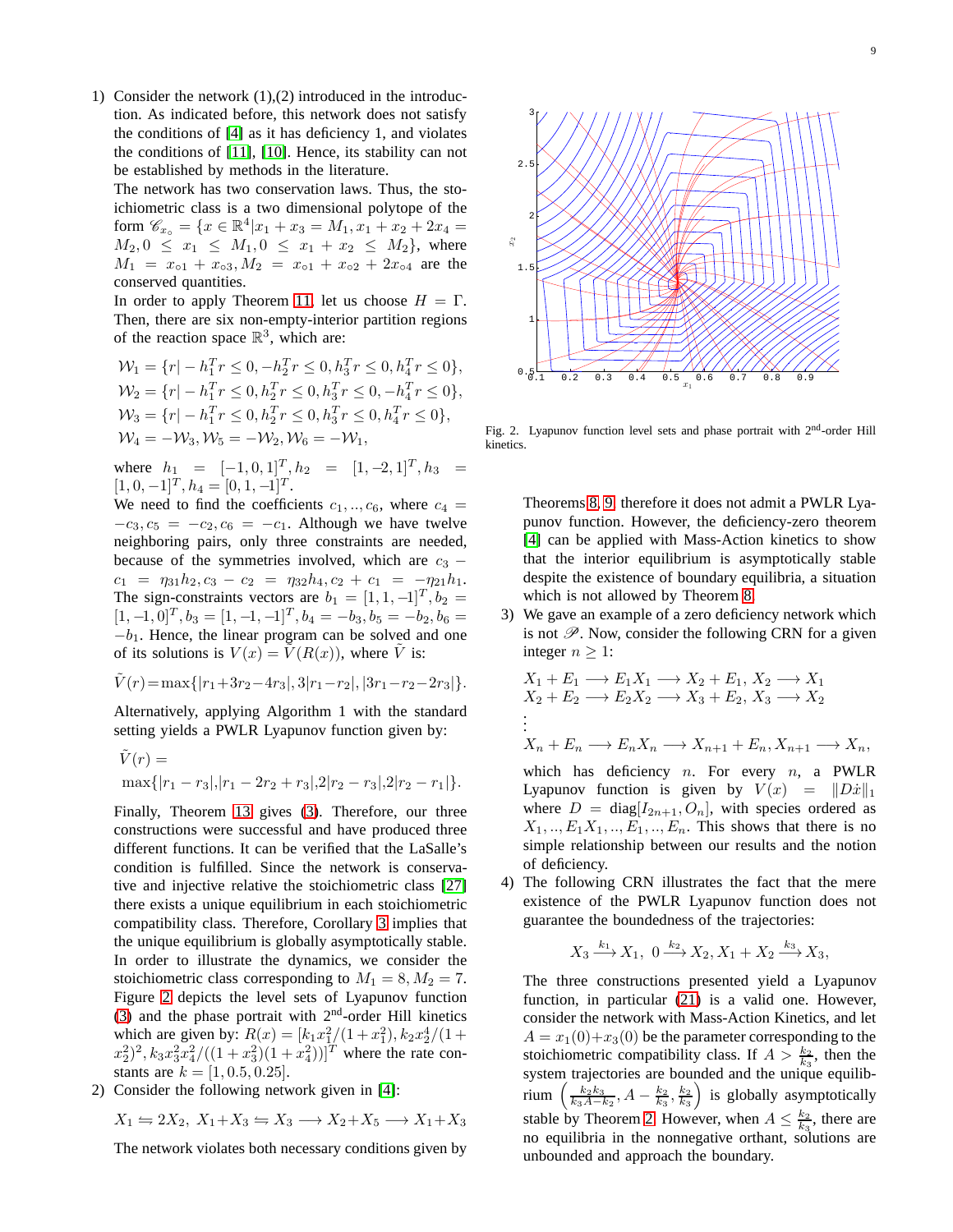5) Consider the following network:

$$
X_1 \xrightarrow{k_1} X_2, \ X_5 \xrightarrow{k_4} X_4, \ X_2 + X_4 \xrightarrow{k_2} X_3 \xrightarrow{k_3} X_1 + X_5
$$

The linear program in Theorem [11](#page-6-2) with  $H = \Gamma$  is infeasible, however, Theorem [4](#page-4-4) and Theorem [13](#page-7-1) give rise to the PWLR function [\(21\)](#page-7-2) with  $v = 1$ . Close examination indicates a partitioning matrix  $\hat{H} = \begin{bmatrix} 1 & 0 & 0 & -1 \end{bmatrix}$  renders the linear program feasible.

6) Consider the following network:

$$
2X_1 + 3X_3 \xrightarrow{k_1} 0 \xrightarrow{k_3} 3X_1 + X_2 + 2X_3, X_1 + X_2 \xrightarrow{k_2} X_3
$$

Theorem [13](#page-7-1) does not apply. Algorithm 1 with standard setting does not terminate. However, Theorem [11](#page-6-2) with  $H = \Gamma$  gives the following convex PWLR Lyapunov function:  $V(x) = \max\{|6R_1(x) + R_2(x) 7R_3(x)|, |3R_2(x) - 3R_3(x)|, |6R_1(x) - 6R_3(x)|\}.$ 

## *C. Biochemical Example*

Within the class of structurally persistent, i.e. criticalsiphon-free, CRNs which have a  $P_0$  Jacobian matrix, our proposed algorithms were reasonably successful. As an example, consider the following CRN which represents a double futile cycle with distinct enzymes [\[9\]](#page-13-8):

$$
X_0 + E_0 \sum_{k=1}^{k_1} E_0 X_0 \xrightarrow{k_2} X_1 + E_0,
$$
  
\n
$$
X_1 + E_1 \sum_{k=3}^{k_3} E_1 X_1 \xrightarrow{k_4} X_0 + E_1,
$$
  
\n
$$
X_1 + F_0 \sum_{k=5}^{k_5} F_0 X_1 \xrightarrow{k_6} X_2 + F_0,
$$
  
\n
$$
X_2 + F_1 \sum_{k=7}^{k_7} F_1 X_2 \xrightarrow{k_8} X_1 + F_1,
$$

where the associated graph is depicted in Figure [3.](#page-9-0)

The network is conservative with five conservation laws, hence the stoichiometric space is a 6-dimensional compact polyhedron.

Both Theorems [11,](#page-6-2) [12](#page-7-5) are applicable. For example, a valid PWLR Lyapunov function constructed can be represented as:  $V(x) = \|\text{diag}(\xi)\dot{x}\|_1$ , where  $\xi = [2 2 2 1 1 1 1 1 1 1 1]$  and species are ordered as  $X_0, X_1, X_2, \ldots, F_1X_2$ . The network is injective by the work of [\[27\]](#page-14-11), hence it can not have more than a single equilibrium state in the interior of each stoichiometric class. Furthermore, it has deficiency 2, hence the zerodeficiency theorem will not apply. Also, the results of [\[10\]](#page-13-9) can not be applied since  $X_1$  is adjacent to more than two reactions. However, Theorem [2](#page-3-4) implies that a Lyapunov function exists and that the unique equilibrium is globally asymptotically stable. Figure [4](#page-9-1) depicts a sample trajectory with Michaelis-Menten kinetics of the form:  $R_j(x) = k_j \prod_i (x_i/(a_{ij} +$  $(x_i)^{\alpha_{ij}}$ , with  $a_{ij} = 1$ , and kinetic constants  $k = [33.2, 83.97,$ 37.17, 82.82, 17.65, 12.95, 87.99, 4.41, 68.67, 73.38, 43.72, 37.98] and initial condition  $x_{\circ}$ =[5.88, 8.78, 4.69, 4.37, 7.46, 4.68, 8.61, 4.67, 4.98, 4.87, 2.29].

#### VII. CONCLUSIONS

A new type of Lyapunov functions have been introduced for a wide class of CRNs. The Lyapunov functions are piecewise



Fig. 3. Double Futile Cycle with distinct enzymes.

<span id="page-9-0"></span>

<span id="page-9-1"></span>Fig. 4. Sample trajectories for the biochemical example with Michaelis-Menten kinetics.

linear and possibly convex in terms of monotone reaction rates. We have provided methods for checking candidate PWLR Lyapunov functions. Several theorems were introduced for their construction.

Concerning potential future directions, we mention few. First, further properties of the class of  $\mathscr P$ -networks, specifically the persistence property, are currently being investigated. Second, a more general class of robust Lyapunov functions, of which PWLR functions are a special case, are being studied. Third, the potential use of PWLR Lyapunov functions as control Lyapunov functions is being researched.

#### APPENDIX: PROOFS

*Proof of Proposition [1:](#page-2-3)* a) By construction, we have  $\mathbb{R}^{\nu} = \bigcup_{k=1}^{2^{\nu}} \mathcal{W}_k$ . To prove the claim it is sufficient to show that if  $\mathcal{W}_k^{\circ} = \emptyset$ , then  $\exists j \in \{1, ..., m\}$  such that  $\mathcal{W}_k \subset \mathcal{W}_j$ . By definition,  $W_k = \bigcap_{i=1}^p \{r | \sigma_{ki} h_i^T r \geq 0\}$ . We construct the set  $\mathcal{W}_j$  as follows: Let  $\mathcal{W}_j^{(1)} = \{r | \sigma_{k1} h_1^T r \geq 0\}$ which has nonempty interior. Let  $i > 1$ , we set  $\mathcal{W}_j^{(i)} =$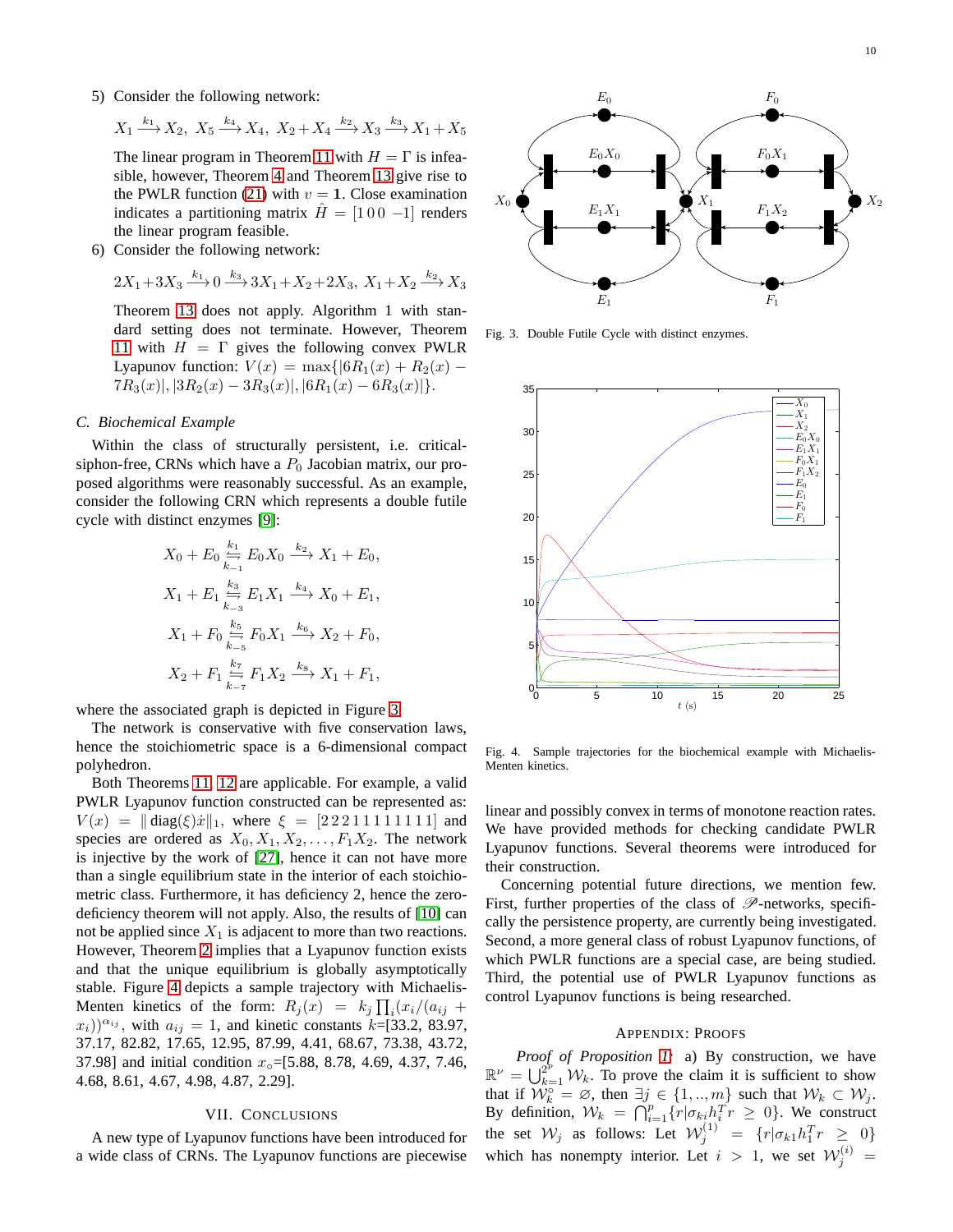$\mathcal{W}_j^{(i-1)} \cap \{r | \sigma_{ki} h_i^T r \geq 0\}$  if it has nonempty interior. Otherwise,  $\mathcal{W}^{(i-1)}_j \cap \{r | \sigma_{ki} h^T_i r \geq 0\} = \mathcal{W}^{(i-1)}_j \cap \{r | \sigma_{ki} h^T_i r = 0\}$  $\{0\} \subseteq \mathcal{W}_j^{(i-1)} \cap \{r | \sigma_{ki} h_i^T r \leq 0\} := \mathcal{W}_j^{(i)}$  and the latter will have nonempty interior. Therefore,  $W_j = W_j^{(p)}$  will have nonempty interior and will include  $W_k$ . Furthermore, it is evident from the definitions that  $\bigcap_{k=1}^m W_k = \ker H$ ,  $\mathcal{W}_j \cap \mathcal{W}_k = \partial \mathcal{W}_k \cap \partial \mathcal{W}_j, j \neq k \in \{1, ..., 2^p\}.$ 

b) Let  $r^* \in \mathcal{W}_k^{\circ}$  and let  $\mu \in \ker H, \mu \gg 0$ . Then there exists  $t > 0$  sufficiently large such that  $(r^* + t\mu) \in \mathbb{R}^{\nu}_+$ . Furthermore,  $H(r^* + t\mu) = Hr^*$ , hence  $(r^* + t\mu) \in \mathcal{W}_k^{\circ}$ .

c) Assume that  $r^* \in \mathcal{W}_k^{\circ}$ , then  $-r^* \in -\mathcal{W}_k^{\circ}$ , which implies that the latter is nonempty and there exists  $j \in \{1, ..., m\}$  such that  $W_i = -W_k$ .

*Proof of Theorem [2:](#page-3-4)* Take the Dini derivative along solutions of [\(7\)](#page-2-0) to get

$$
D^{+}V(x(t)) := \limsup_{h \to 0^{+}} \frac{V(x(t+h)) - V(x(t))}{h}
$$
  
= 
$$
\limsup_{h \to 0^{+}} \frac{\tilde{V}(R(x(t+h))) - \tilde{V}(R(x(t)))}{h}
$$
  
= 
$$
\limsup_{h \to 0^{+}} \frac{\tilde{V}(R(x(t)) + h\dot{R}(x(t))) - \tilde{V}(R(x(t)))}{h}
$$
  

$$
\leq \max_{k \in K_{x(t)}} c_{k}^{T} \dot{R}(x(t)) = \dot{V}(x(t)),
$$

where  $\dot{R}(x) = \frac{\partial R(x)}{\partial x} \Gamma R(x)$ , and the equality  $(\star)$  follows from Taylor's expansion of  $R(x(t))$  with respect to time and considering that  $V(r)$  is a Lipschitz function. Furthermore, by Danskin's Theorem [\[28\]](#page-14-12),  $(*)$  will be an equality if  $\hat{V}$  was convex.

Therefore, the claims of Theorem [2](#page-3-4) follow from the Lyapunov Second's Method and Krasovskii-LaSalle's principle [\[19\]](#page-14-3) since by assumption, the solution  $x(t)$  is bounded, so the  $\omega$ -limit set  $\omega(x(0))$  is non-empty and compact, hence a subset of ker V.  $\blacksquare$ 

*Proof of Corollary [3:](#page-4-1)* Since  $x^*$  is isolated, then it is asymptotically stable as well as  $E_{x_0} \setminus \{x^*\}$ . Let  $\mathcal{B}_{x^*}$  be its basin of attraction, and let  $B_c$  be the basin of attraction of  $E_{x}$  \{ $x^*$ }. The standard arguments can be replicated to show that  $\mathcal{B}_{x^*}$  and  $E_{x_0} \setminus \{x^*\}$  are open relative to  $\mathcal{C}_{x_0}$  [\[29\]](#page-14-13). However, as all trajectories starting in  $\mathcal{C}^{\circ}_{x_{\circ}}$  converge to the equilibrium set, this implies that  $\mathscr{C}_{x} = \mathscr{B}_{x}$ <sup>\*</sup> ∪  $\mathscr{B}_{c}$ . Hence, the connected open set  $\mathscr{C}_{x_0} \cap \mathbb{R}^n_+$  is a union of two disjoint open sets; a contradiction. Therefore,  $E_{x_0} = \{x^*\}\$  and  $\mathcal{B}_{x^*} = \mathcal{C}_{x_0}^{\circ}$ . Ď

*Proof of Theorem [4:](#page-4-4):* We show that each condition is equivalent to a required property for the Lyapunov function:

*C1: Nonnegativity:* The inequality  $V(x) \geq 0$  holds if and only if  $c_k^T r \geq 0$  whenever  $\Sigma_k H r \geq 0, r \geq 0$ . By the Farkas Lemma [\[30\]](#page-14-14), this is equivalent to the existence of  $\xi_k, e_k \in$  $\mathbb{R}^{\nu}, [\xi_{k}^{T}, e_{k}^{T}] > 0, k = 1, ..., m/2$  so that  $c_{k} = \xi_{k}^{T} \Sigma_{k} H + e_{k}^{T}$ . We show that  $e_k = 0$ . Note that by symmetry we have  $-c_k =$  $c_{-k} = -\xi_{-k}^{T} \Sigma_k H + e_{-k}^{T}$  with  $[\xi_{-k}^{T}, e_{-k}^{T}] > 0$ . Since there exists  $v \in \ker \Gamma = \ker H$  with  $v \gg 0$ , we have  $c_k^T v = e_k^T v \ge$ 0, and  $c_k^T v = -e_{-k}^T v \le 0$ . This implies  $e_k = 0$ .

*C2: Positive-Definiteness:* Let  $R(x) \in \text{ker } C$  be arbitrary, we see that  $V(x) = 0$  and therefore, by definition of PWLR Lyapunov function,  $R(x) \in \text{ker }\Gamma$ . Thus,  $\text{ker } C \subset \text{ker } \Gamma$ .

To show the converse direction, note that C1 implies that  $\ker H \subset \ker C$ . However, we assumed that  $\ker H = \ker \Gamma$ and we have shown in above that  $\ker C \subset \ker \Gamma$ . Hence, ker  $C = \ker \Gamma$ . Hence, the statement " $V(x) = 0$  iff x is an equilibrium" is equivalent to ker  $C = \ker \Gamma$ .

*C3: Continuity:* Suppose  $\tilde{V}$  is continuous, and let  $(k, j) \in$ N, i.e.  $W_k, W_j$  are neighboring regions. Then  $c_k^T r = c_j^T r$ whenever  $r \in \partial \mathcal{W}_k \cap \partial \mathcal{W}_j = \{r | h_{s_{kj}}^T r = 0\}$ . Hence,  $(c_k$  $c_j$ )  $\in$  Im( $h_{s_{ki}}$ ), which implies [\(13\)](#page-4-3).

Assume now that the converse is true. We need to show that  $c_k^T r = c_j^T r$  whenever  $r \in \partial \mathcal{W}_k \cap \partial \mathcal{W}_j$ . The statement is true when  $d_r(W_k, W_j) = 1$  by [\(13\)](#page-4-3). Thus, we show it when  $d_r(\mathcal{W}_k, \mathcal{W}_j) > 1$ . We need to introduce the following lemma:

<span id="page-10-0"></span>**Lemma 1.** Let  $\tilde{H}$ , and  $\{W_k\}_{k=1}^m$  be as above. Assume that  $d_r(\mathcal{W}_k, \mathcal{W}_j) = N > 1$ , then  $\exists \mathcal{W}_\ell, 1 \leq \ell \leq m, \ell \neq k, j$  such *that*  $d_r(W_k, W_\ell) + d_r(W_\ell, W_i) = N$ .

*Proof.* We use mathematical induction. Assume that  $\tilde{N} = 2$ . We can represent  $W_i, W_k$ , w.l.o.g, by the matrices  $H_k =$  $[(\hat{\Sigma}_k \hat{H})^T h_{t_1} h_{t_2}]^T, H_j = [(\hat{\Sigma}_k \hat{H})^T - h_{t_1} - h_{t_2}]^T$ . For the sake of contradiction, assume there does not exist  $W_{\ell}$  satisfying the claim. This implies that the regions represented by the matrices  $[(\hat{\Sigma}_k \hat{H})^T h_{t_1} - h_{t_2}]^T, [(\hat{\Sigma}_k \hat{H})^T - h_{t_1} h_{t_2}]^T$  have empty interiors. By Farkas Lemma, there exists  $\xi_1, \xi_2 \in \mathbb{R}_+^{\tilde{p}-2}, \xi_{1t_1}, \xi_{2t_2} \in$  $\bar{\mathbb{R}}_+$  with:  $h_{t_1} = \xi_1 \hat{H} + \xi_{1t_1} h_{t_2} = -(\xi_2 \hat{H} - \xi_{1t_2} h_{t_2})$ . Hence,  $(\xi_1 + \xi_2) \hat{H} = (\xi_{1t_1} - \xi_{1t_2}) h_2$ . If  $\xi_{1t_1} \neq \xi_{1t_2}$ , then either  $[\hat{H} - h_{t_2}]$  or  $[\hat{H} h_{t_2}]$  correspond to a region with empty interior, which is not. Thus,  $\xi_{1t_1} = \xi_{1t_2}$ , which implies  $(\xi_1 + \xi_2) \hat{H} = 0$ . Since  $W_j^{\circ}, W_k^{\circ} \neq \emptyset$ , then  $\xi_1 = \xi_2 = 0$ . Thus, we get  $h_{t_1} = \xi_{1t_1} h_{t_2}$ , which contradicts our assumption that  $\tilde{H}$  does not have linearly dependent row pairs. Therefore, the statement is true for  $N = 2$ .

Assume now that the statement is true for  $\tilde{N} = N - 1$ , and let  $\tilde{N} = N$ . We can represent  $\mathcal{W}_i, \mathcal{W}_k$ , w.l.o.g, by the matrices  $H_k = [(\hat{\Sigma}_k \hat{H})^T h_{t_1} ... h_{t_N}]^T, H_j = [(\hat{\Sigma}_k \hat{H})^T ... - h_{t_1} - h_{t_N}]^T.$ Let  $W_k^-$ ,  $W_j^-$  be the regions corresponding to the matrices  $H_k^- = [(\hat{\Sigma}_k \hat{H})^T h_{t_1} ... h_{t_{N-1}}]^T, H_j^- = [(\hat{\Sigma}_k \hat{H})^T ... - h_{t_1} [h_{t_{N-1}}]^T$ . By the induction hypothesis,  $\exists W_\ell^-$  satisfying the claim. Moreover, either  $W_{\ell}^- \cap \{r|h_Nr \ge 0\}$ , $W_{\ell}^- \cap \{r|h_Nr \le 0\}$ 0} or both have a nonempty interior. Let  $W_{\ell}$  be a nonempty one. Thus,  $W_{\ell}$  satisfies the claim.

We are ready to prove continuity now. We can write  $\partial W_k \cap$  $\partial \mathcal{W}_{\ell} = \{r | [h_{t_1}^T \dots h_{t_N}^T] r \ge 0\}$ . By Lemma [1,](#page-10-0) it can been seen that for any  $\mathcal{W}_{k_1}, \mathcal{W}_{k_N}$  with  $d(\mathcal{W}_{k_1}, \mathcal{W}_{k_N}) = N$  there exists a sequence of regions  $\mathcal{W}_{k_2},.., \mathcal{W}_{k_{N-1}}$  so that  $d_r(\mathcal{W}_{k_\ell}, \mathcal{W}_{k_{\ell+1}}) =$ 1 and  $s_{k_\ell}(k_{\ell+1}) = h_{t_\ell}$ . Hence:

$$
c_{k_N} - c_{k_1} = \sum_{\ell=1}^N (c_{k_{\ell+1}} - c_{k_{\ell}}) = \sum_{\ell=1}^N \eta_{k_{\ell+1} k_{\ell}} h_{t_{\ell}},
$$

which implies  $(c_{k_N} - c_{k_1})^T r = 0$  when  $r \in \partial \mathcal{W}_{k_1} \cap \partial W_{k_N}$ . *C4: Nonincreasingness:* When  $R(x) \in W_k$ , we can write: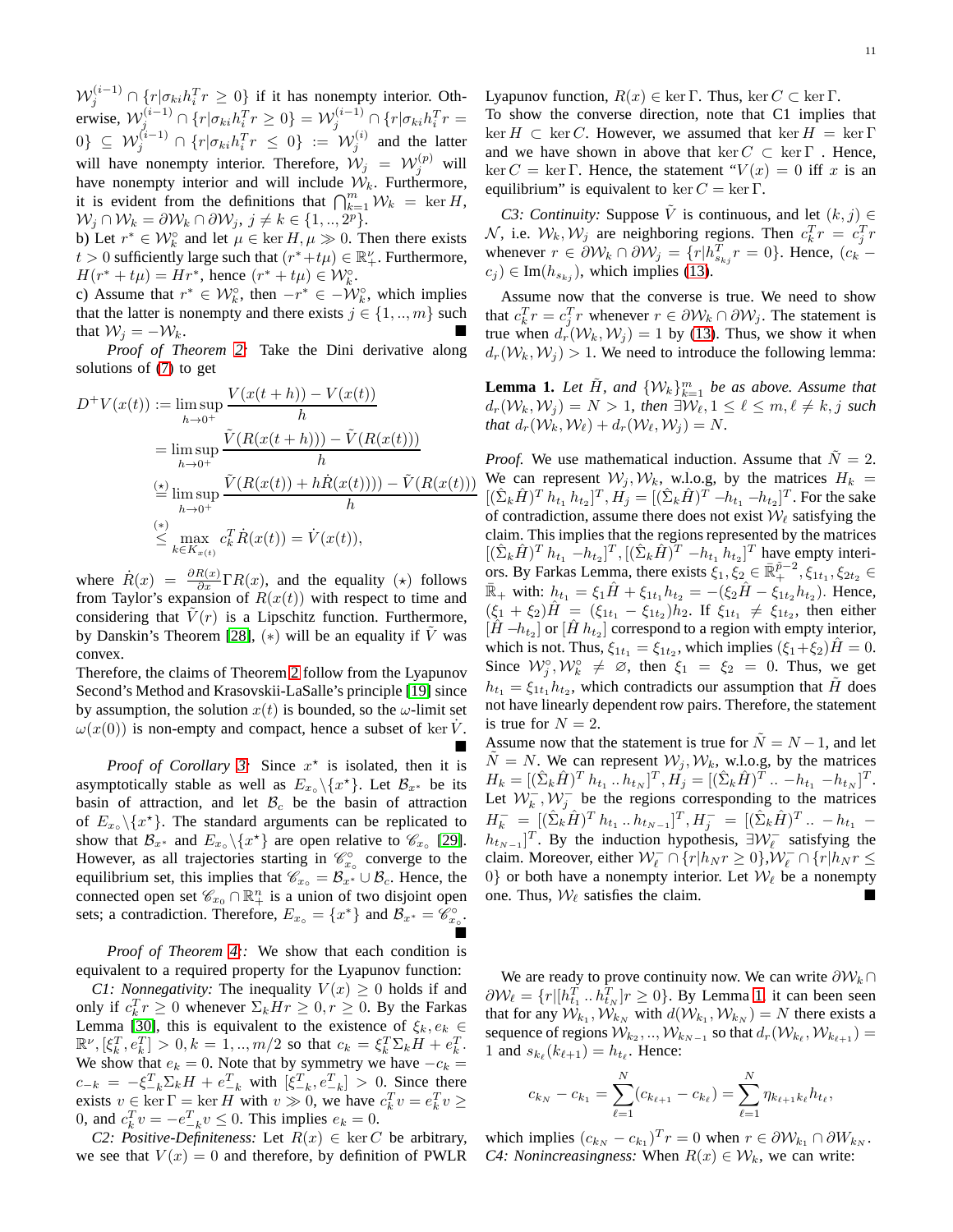$$
\dot{V}(x) = c_k^T \dot{R}(x) = c_k^T \frac{\partial R}{\partial x}(x) \Gamma R(x) \n= \sum_{i \in I_k} \sum_{j \in J_{ki}} c_{kj} \frac{\partial R_j}{\partial x_i} \dot{x}_i \le 0.
$$
\n(25)

We claim that this is equivalent to the statement " $c_{kj}\dot{x}_i \leq 0$ whenever  $R(x) \in \mathcal{W}_k$ , for all  $j \in J_{ki}, i \in I_k, k = 1, ..., m/2$ ". Since the sufficiency is clear, we just show necessity: assume that there exists  $j^* \in J_{ki}, i^* \in I_k, 1 \leq k^* \leq m/2$  so that  $c_{k^*j^*}\dot{x}_i^* \geq 0$ . Then, we can choose  $(\partial R_{j^*}/\partial x_{i^*})(x)$  large enough so that the corresponding system in the network family  $\mathcal{N}_{\Gamma}$  will have  $V(x) \geq 0$ .

Now we show equivalence with conditions a)-b). Considering the statement above and since  $R$  is monotone, this entails that  $sgn(c_{kj_1}) sgn(c_{kj_2}) \geq 0$  for every  $j_1, j_2 \in J_{ki}$ , which shows condition a). Thus, we define  $\nu_{ki} = \text{sgn}(c_{kj^*}), j^* \in J_{ki}$ . To show b), By Farkas Lemma, the condition is equivalent to the existence of  $\lambda^{(ki)} \in \overline{\mathbb{R}}_+^n$ ,  $i \in I_k, k = 1, ..., m/2$  so that [\(14\)](#page-4-2) holds.

It remains to be shown that we can choose the coefficients so that supp $(\lambda^{(ki)}) \subset s_k(\mathcal{N}_k)$ . This follows directly from the following lemma:

**Lemma 2.** Let H, and  $\{W\}_{k=1}^m$  be as above, then the rows of  $H_k = [\sigma_{ks_{k\ell_1}} h_{s_{k\ell_1}} \dots \sigma_{ks_{k\ell_{o_k}}} h_{s_{k\ell_{o_k}}} ]^T$  form a conic basis *of*  $W_k$ *, where*  $o_k = |N_k|$ 

*Proof.* By definition, each row vector of  $H_k$  is conically independent of the rows of  $\Sigma_k H$ . It remains to be shown the rows of  $\Sigma_k H$  belong to the conic span of the rows of  $H_k$ . Assume, w.l.o.g, that  $\Sigma_k H = [\hat{H}^T h_{t_1} h_{t_2}]^T$ , where  $h_{t_1}, h_{t_2}$  are not conically independent, and we need to show that they belong to the conic span the rows of  $\hat{H}$ . Then by Farkas Lemma  $\exists \xi_1, \xi_2 \in \mathbb{R}^{p-2}_+, \xi_{1t_1}, \xi_{2t_2} \in \mathbb{R}_+$  with:  $h_{t_1} =$  $\xi_1 \hat{H} + \xi_{1t_1} h_{t_2}, h_2 = \xi_2 \hat{H} + \xi_{2t_2} h_{t_2}$ . By substitution, we get  $(1 - \xi_{1t_1}\xi_{1t_1})h_2 = (\xi_2 + \xi_{2t_2})\hat{H}$ . If  $1 - \xi_{1t_1}\xi_{1t_1} < 0$ , then this contradicts that  $W_k$  has nonempty interior. If  $1 - \xi_{1t_1} \xi_{1t_1} = 0$ , then this contradicts  $v \in \ker \hat{H}$  for  $v \gg 0$ . Therefore, the only possibility is  $1 - \xi_{1t_1} \xi_{1t_1} > 0$ , which proves the claim for two vectors. In general, this procedure can be applied to eliminate all conically dependent rows.

*Proof of Theorem [5:](#page-4-6)* The converse direction of C2′ can be shown directly since if  $c_k^T R = 0$ , convexity implies that  $c_k^T R = 0, k = 1, ..., m$ . Hence ker  $\Gamma \subset \text{ker } C$ . C4' can be shown via a similar argument to the previous proof.

*Proof of Theorem [6:](#page-4-0)* Let  $V(x) = V(R(x))$  be a PWLR function, and denote its polyhedral level set by  $G = \{r \in$  $\mathbb{R}^{\nu}|\tilde{V}(r)| \leq 1$ . By homogeneity and nonnegativity of  $\tilde{V}$  we can write

$$
\tilde{V}(r) = \inf_{r \in cG} c. \tag{26}
$$

<span id="page-11-2"></span><span id="page-11-1"></span>Note that  $\tilde{V}$  will be a Minkowski functional if G was convex. As the level set G characterizes  $\tilde{V}$  fully, we want to express C4 for the set G. To that end, we use the notion of a *tangent cone*, which we define as follows for a polyhedral set  $G$  induced by a PWL function  $\tilde{V}$  at point  $r: T_r G := \bigcap_{k \in K_r} \{ z \in \mathbb{R}^{\nu} | c_k^T z \leq$ 0}, where  $K_r = \{k \in \{1, ..., m\} | r \in W_k\}$ . In fact, our definition of  $T_rG$  coincides with *Clarke's Tangent Cone* [\[28\]](#page-14-12). We state now the following Lemma:

<span id="page-11-0"></span>**Lemma 3.** *Given a polyhedral set*  $G \subset \mathbb{R}^{\nu}$ *. The induced PWLR function*  $V = V(R(x))$  *with V as in* [\(26\)](#page-11-1) *satisfies C4 if and only if*  $\frac{\partial R}{\partial x}(x) \Gamma R(x) \in T_{R(x)}G$  *for all*  $R \in \mathcal{K}_{\Gamma}$ .

*Proof.* Note that the condition  $\frac{\partial R}{\partial x}(x)\Gamma R(x) \in T_{R(x)}G$  is equivalent to the requirement that  $c_k^T \frac{\partial R}{\partial x}(x) \Gamma R(x) \leq 0$  for all  $k \in K_{R(x)}$ , and all Jacobian matrices corresponding to reaction rates in  $\mathcal{K}_{\Gamma}$ . This is equivalent to C4 as can be noted in the proof of Theorem [4](#page-4-4) and [\(25\)](#page-11-0).

<span id="page-11-3"></span>Consider a possibly nonconvex PWLR function  $V$ , and let  $G$ be defined as above. We need the following lemma to proceed:

**Lemma 4.** Let  $r_1, r_2 \in G, \alpha \in [0, 1]$ . Denote  $r = \alpha r_1 +$  $(1 - \alpha)r_2 \in co(G)$ *. Then,*  $T_{r_1}G \oplus T_{r_2}G \subset T_r co(G)$ *, where* ⊕ *denotes conic addition of sets.*

*Proof.* Let  $z_1 \in T_{r_1}$ ,  $z_2 \in T_{r_2}$ , and  $h_n \setminus 0$ . By the definition of Clarke's tangent cone [\[28\]](#page-14-12), there exists  $z_{1n} \rightarrow z_1, z_{2n} \rightarrow z_2$ such that  $r_1+h_nz_{1n}$ ,  $r_2+h_nz_{2n} \in G$ . Let  $z = \alpha z_1+(1-\alpha)z_2$ , and  $z_n = \alpha z_{1n} + (1 - \alpha)z_{2n} \rightarrow z$ . Then, we have  $r + h_n z_n \in$ co(G). Let  $r_n = r + h_n z_n \to r$ . Thus,  $\frac{1}{h_n}(r_n - r) \to z$ . Hence,  $z \in T_r^{(B)}$  co $(G)$ , where B denotes the Bouligand's tangent cone [\[28\]](#page-14-12). However, as the two cones are identical for convex sets, then  $z \in T_r$  co(G). The argument can be applied to any nonnegative combination with appropriate scaling of  $h_{1n}, h_{2n}.$ 

Now, let  $R(x) \in \text{co}(G)$ . Hence, there exist  $x_1, x_2$  and  $\alpha \in$ [0, 1] such that  $R(x) = \alpha R(x_1) + (1 - \alpha)R(x_2)$ . Therefore, we can write:

$$
\frac{\partial R}{\partial x}(x)\Gamma R(x) = \alpha \frac{\partial R}{\partial x}(x)\Gamma R(x_1) + (1 - \alpha)\frac{\partial R}{\partial x}(x)\Gamma R(x_2).
$$
\n(27)

By Lemma [3,](#page-11-2)  $\frac{\partial R}{\partial x}(x)\Gamma R(x_1) \in T_{R(x_1)}G$ ,  $\frac{\partial R}{\partial x}(x)\Gamma R(x_2) \in$  $T_{R(x_2)}G$  for all x. Therefore, Lemma [4](#page-11-3) implies that  $\frac{\partial R}{\partial x}(x)\Gamma R(x) \in T_{R(x)}\text{ co}(G)$  for all x. Therefore,  $V(x) =$  $inf_{R(x) \in r \text{co}(G)} r$ , is a convex PWLR function.

*Proof of Proposition* [7:](#page-5-1) Let  $\tilde{x}(t)$  denote any solution of [\(7\)](#page-2-0) which is contained in ker( $V(x)$ ). Consider first the case when  $\tilde{x}(0) \in \mathbb{R}_n^+$ . Let  $\mathcal{T}_k = \{t > 0 : c_k^T R(\tilde{x}(t)) = V(\tilde{x}(t))\},$  $k = 1, \ldots, m$ , then  $\mathcal{T}_k$  are closed relative to some maximally defined interval where the solution  $\tilde{x}$  exists, and  $\bigcup_k \mathcal{T}_k =$  $(0, \tau_{x_0})$ . The existence of an open set  $\mathcal T$  and  $k^*$  such that  $V(\tilde{x}(t)) = c_{k^*}^T R(\tilde{x}(t))$  for all  $t \in \mathcal{T}$  follows by the Baire Category Theorem [\[31\]](#page-14-15) . By C4,  $c_{k}^{T} \cdot \dot{R}(\tilde{x}(t)) = 0$  identically for  $t \in \mathcal{T}$  implies  $\dot{R}_j(\tilde{x}(t)) = 0$ , for all  $t \in \mathcal{T}$  and  $j \in$  $J_{k^*}$ . Then, by A4, we have  $\dot{\tilde{x}}_i(t) = 0$  identically for  $t \in \mathcal{T}$ and all  $i \in I_{k^*}$ . Using [\(14\)](#page-4-2),  $h_i^T R(\tilde{x}(t)) = 0$  for  $t \in \mathcal{T}$  and all  $i \in \text{supp}(\lambda^{(k^*i)})$ . By [\(13\)](#page-4-3),  $c_j^T R(\tilde{x}(t)) = c_{k^*}^T R(\tilde{x}(t))$  and  $\tilde{x}(t) \in \mathcal{W}_j$  for all  $j \in L_{k \star i}$  and all  $t \in \mathcal{T}$ . Hence,  $c_j^T \dot{R}(\tilde{x}(t)) =$  $0, j \in L_{k^*}$ . Iterating this procedure, we get  $c_j^T \check{R}(\tilde{x}(t)) = 0$ for all  $j \in L_k^{(i^*)}$  $\lambda_k^{(i^*)}$  and accordingly,  $\dot{\tilde{x}}_i(t) = 0$  for all  $i \in \bar{I}_{k^*} =$  $\{1, ..., n\}$ . Hence  $\tilde{x}(t)$  is a constant solution and belongs to the set of equilibria. Additional comment is needed for C5′ i: If  $c_k \in \text{Im}(\Gamma_{\bar{I}_k}^T)$ , then  $c_k^T R(\tilde{x}(t)) = 0$ . By convexity, this implies that  $V(\tilde{\tilde{x}}(t)) = 0$ , and hence  $\tilde{x}(t) \in E$ .

Assume now that  $\tilde{x}(0)$  belongs to non-invariant face of  $\mathscr{C}_{x_0}$ , then  $\tilde{x}(t) \in \mathbb{R}^n_+$  for  $t > 0$  and hence the argument of the previous case still applies. Finally, if  $\tilde{x}(0)$  belongs to a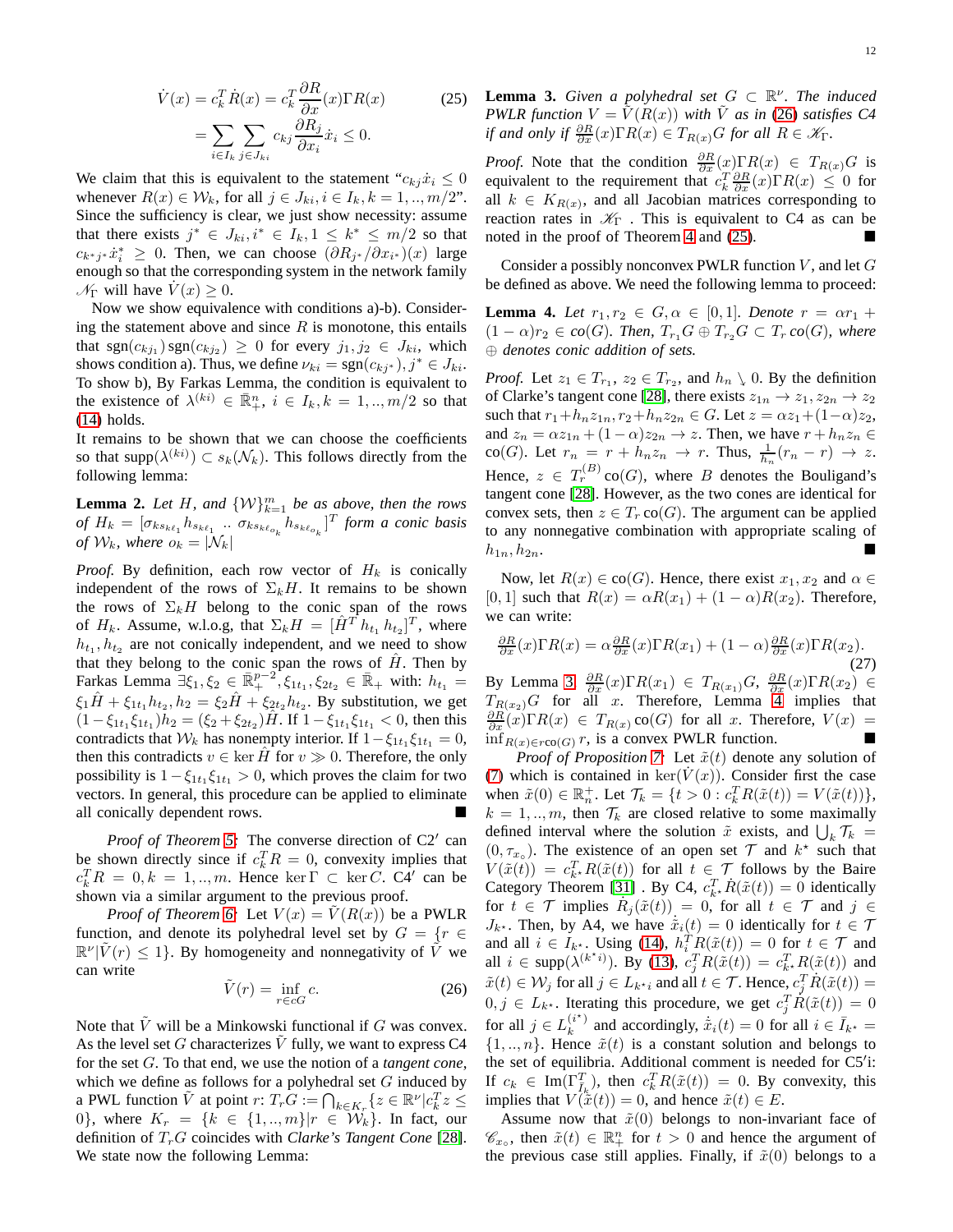closed invariant face  $\Psi_P$  we may regard the solution  $\tilde{x}(t)$  as a solution of the subnetwork obtained by deleting all species that are zeroed in  $\Psi_P$  and removing all their associated output reactions.

Then, with a recursive argument, three cases arise, either  $\tilde{x}(0)$  belongs to the interior of the stoichiometry class associated to the subnetwork, or it belongs to one of its noninvariant face or it belongs to an invariant face. Since we assumed that C5i applies to each critical subnetwork and in turn subnetworks of subnetworks are regarded as subnetworks themselves, we can continue this recursive procedure to show that  $\tilde{x}(t) \in E_{x}$  for any initial condition  $\tilde{x}(0) \in \mathscr{C}_{x}$ .

*Proof of Theorem [8:](#page-5-2)* Consider the ODE [\(7\)](#page-2-0). Assume that there exists a PWLR Lyapunov function. As explained in [§V-A,](#page-6-3) the PWL function  $V$  can be considered to be defined over a partition generated by a matrix of the form  $\hat{H} = [\Gamma^T H^T]^T$ , with  $\{W_k\}_{k=1}^m$ .

Fix  $k \in \{1, ..., m\}$ , and let  $c_k$  be the corresponding coefficient vector. By C1, we have  $c_k^T = \xi_k^T \Sigma_k \hat{H} =$  $\xi^T$  diag $(\Sigma_k^{(s)},\Sigma_k^{(h)}$  $(k)$  $\left[\Gamma^T H^T\right]^T$  with  $\xi_k > 0$ . By [\(25\)](#page-11-0), the following hold over  $W_k$ :

$$
\xi_k^T \Sigma_k [\Gamma^T H^T]^T \frac{\partial R}{\partial x}(x) \dot{x} \le 0.
$$

However,  $R(x) \in \mathcal{W}_k$  implies that  $\dot{x} \in \mathcal{S}_{q_k}$ , i.e. the sign pattern of  $\dot{x}$  is identical to  $\Sigma_k^{(s)}$  $k^{(s)}$ . Furthermore, as noted in the proof of condition C4 of Theorem [4,](#page-4-4) every term in the expansion of left-side of the above inequality is nonpositive. Hence, the following holds over the region  $W_k$  for all x:

$$
\xi_k^T \Sigma_k \begin{bmatrix} \Gamma \\ H \end{bmatrix} \frac{\partial R}{\partial x}(x) \Sigma_k^{(s)} \qquad (28)
$$

$$
= \xi_k^T \begin{bmatrix} \Sigma_k^{(s)} & 0 \\ 0 & \Sigma_k^{(h)} \end{bmatrix} \begin{bmatrix} \Gamma \frac{\partial R}{\partial x}(x) & 0 \\ H \frac{\partial R}{\partial x}(x) & 0 \end{bmatrix} \begin{bmatrix} \Sigma_k^{(s)} & 0 \\ 0 & \Sigma_k^{(h)} \end{bmatrix} \le 0.
$$

Now, consider the case  $k \in \{m+1, ..., 2^p\}$ . By definition,  $W_k^{\circ} = \emptyset$ . By Farkas Lemma, there exist  $t \in \{1, ..., p\}, \xi_k > 0$ with  $\xi_{kt} = 1$  such that  $\sigma_{kt} h_t = -\sum_{i \neq t} \xi_{ki} \sigma_{ki} h_i$ . Therefore,  $\xi_k^T \Sigma_k [\Gamma^T H^T]^T = 0$ . Hence, the inequality [\(28\)](#page-12-0) is satisfied with equality. Therefore, we have shown that for all signature matrices  $\{\sum_{k}\}_{k=1}^{2^p}$ , there exists  $\xi_k > 0$  such that  $-\xi_k^T \Sigma_k J \Sigma_k \geq 0$ . Indeed, this is a characterization of  $P_0$ matrices [\[23,](#page-14-7) p. 149]. Hence,  $-J$  is a  $P_0$  matrix for all x. In particular, this implies that  $-\Gamma \frac{\partial R}{\partial x}(x)$  is  $P_0$  for all  $x$ .  $\blacksquare$ 

*Proof of Theorem [9:](#page-6-0)* Assume that there exists a pair  $C \in$  $\mathbb{R}^{m_h/2 \times \nu}$ ,  $H \in \mathbb{R}^{p \times \nu}$  such that  $\tilde{V}$  [\(9\)](#page-3-2) is PWLR Lyapunov function, and let  ${B_k}_{k=1}^m$  be as defined in Theorem. Since  $\{\mathcal{S}_k\}_{k=1}^m$  is a partition, then  $\forall k \in \{1, ..., m\}, \exists \ell \in \{1, ..., m_h\}$ such that  $W_{\ell}^{\circ} \cap \mathcal{S}_{k}^{\circ} \neq \emptyset$ . As in the proof of Theorem [4,](#page-4-4) C4 is equivalent to requiring  $c_{\ell j} \dot{x}_i \leq 0$  whenever  $R(x) \in \mathcal{W}_{\ell}$ , for all  $j \in J_{\ell i}, i \in I_{\ell}, \ell = 1, ..., m_h/2$ . Hence,  $c_{\ell j} = |c_{\ell j}| b_{kj}, j \in I_{\ell i}$  $\{1, ..., \nu\}$  *T*. Therefore,  $\exists \zeta_k \in \mathbb{R}^{\nu}$  such that  $c_k = \zeta_k^T B_k$ , with  $\zeta_k \neq 0, \zeta_{kj} \geq 0, j \in \{1, ..., \nu\}$  *I*. Furthermore, since ker *C* =  $\ker \Gamma$ , then  $\zeta_k^T B_k V = 0$ .

*Proof of Corollary [10:](#page-6-4):* Without loss of generality, let  $\{1, ..., t\}$  be the indices of the species in P. We claim that this implies that there exists a nonempty-interior sign region  $\mathcal{S}_k, 1 \leq k \leq m_s$  with a signature matrix  $\Sigma_k$  that satisfies  $\sigma_{k1} = ... = \sigma_{kt} = 1$ . To prove the claim, assume the contrary. This implies that  $\bigcap_{i=1}^t \{R|\gamma_i^T R > 0\} \bigcap \bigcap_{i=t+1}^n \{R|\sigma_i \gamma_i^T R > 0\}$  $0$ } = Ø for all possible choices of signs  $\sigma_i = \pm 1$ . However,  $\mathbb{R}^r$  can be partitioned into a union of all possible half-spaces of the form  $\bigcap_{i=t+1}^n \{R | \sigma_i \gamma_i^T R \geq 0\}$ . Therefore, this implies that  $\bigcap_{i=1}^t \{R|\bigcap_i^T R > 0\} = \emptyset$ . By Farkas Lemma, this implies that there exists  $\lambda \in \mathbb{R}^t$  satisfying  $\lambda > 0$  such that  $[\lambda^T 0] \Gamma =$ 0. Therefore,  $P$  contains the support of the conservation law  $[\lambda^T 0]^T$ ; a contradiction.

Now consider  $S_k$  with  $\sigma_{k1} = ... = \sigma_{kt} = 1$ . Since  $\Lambda(P) =$  $\mathbf{V}_R$ , this implies  $b_{kj} \leq 0$  for all  $j = 1, ..., \nu$ . However, this is not allowable by Theorem [9](#page-6-0) since  $\zeta_k B_k v \leq 0$  for all  $v \in$  $\ker \Gamma \cap \overline{\mathbb{R}}_+^n$  and for any choice of admissible  $\zeta_k$ .

*Proof of Theorem [11:](#page-6-2)* Note that C1,C3 are represented by first and third constraints in the linear program. It remains to be shown that C4 is equivalent to the second constraint. In fact, using the same argument in the proof of Theorem [9,](#page-6-0) this is equivalent to the coefficients  $c_k$  being compatible with the sign region  $S_{q_k}$ , which is equivalent to the second constraint.  $\blacksquare$ 

<span id="page-12-0"></span>*Proof of Theorem [12:](#page-7-5)* We need to show that C satisfies C4'. Thus, it is sufficient to show that  $W_1(c_k) \subset \mathcal{P}(c_k)$ , note that  $R \in \mathcal{W}_1(c_k)$  implies  $(c_k + \nu_{ki} \gamma_i)^T R \leq c_k^T R$ , for  $i =$ 1, ..., *n*. This in turn implies  $\nu_{ki} \gamma_i^T R \leq 0, i = 1, ..., n$ . Hence,  $R \in \mathcal{P}(c_k)$ . Therefore, by iterating this procedure through the rows of  $C_m$  we get  $W_k(c_k) \subset ... \subset W_1(c_k) \subset \mathcal{P}(c_k)$ . If the algorithm terminates after finite number of iterations then a nonincreasing convex PWL function is constructed. Furthermore, to ensure that ker  $C \subset \text{ker } \Gamma$  then we assume that ker  $\Gamma \subset \ker C_0$ .

*Proof of Theorem [13:](#page-7-1)* The PWLR function is convex by construction, where  $C \in \mathbb{R}^{\frac{\nu}{2}(\nu-1)\times \nu}$ . We can write  $CR(x) =$  $[c_{q+s}^T R(x)]_{s,q=1}^{q-1,\nu} = [\frac{1}{v_q} R_q(x) - \frac{1}{v_s} R_s(x)]_{s,q=1}^{q-1,\nu}$ . Note that  $\tilde{V}(R(x)) = c_{q+s}^T R(x)$  is equivalent to  $\max_{1 \leq k \leq \nu} \frac{1}{v_k} R_k(x) =$  $R_q(x)$  and  $\min_{1 \leq k \leq \nu} \frac{1}{v_k} R_k(x) = R_s(x)$ .

Using the first assumption, we have ker  $\Gamma = \ker C$ , and hence C2′ is satisfied.

We show C4′ using a directly. By assumption 2, we can perform the following computation:

<span id="page-12-1"></span>
$$
\dot{R}_q(x) = \frac{1}{v_q} \frac{\partial R_q}{\partial x} \Gamma R(x) \tag{30}
$$
\n
$$
= \frac{1}{v_q} \sum_{i: \alpha_{iq} > 0} \frac{\partial R_q}{\partial x_i} \left( -\alpha_{iq} R_q(x) + \sum_{j \neq q} \beta_{ij} R_j(x) \right)
$$

$$
\dot{R}_s(x) = \frac{1}{v_s} \frac{\partial R_s}{\partial x} \Gamma R(x)
$$

$$
= \frac{1}{v_s} \sum_{i:\alpha_{is}>0} \frac{\partial R_s}{\partial x_i} \left( -\alpha_{is} R_s(x) + \sum_{j \neq s} \beta_{ij} R_j(x) \right)
$$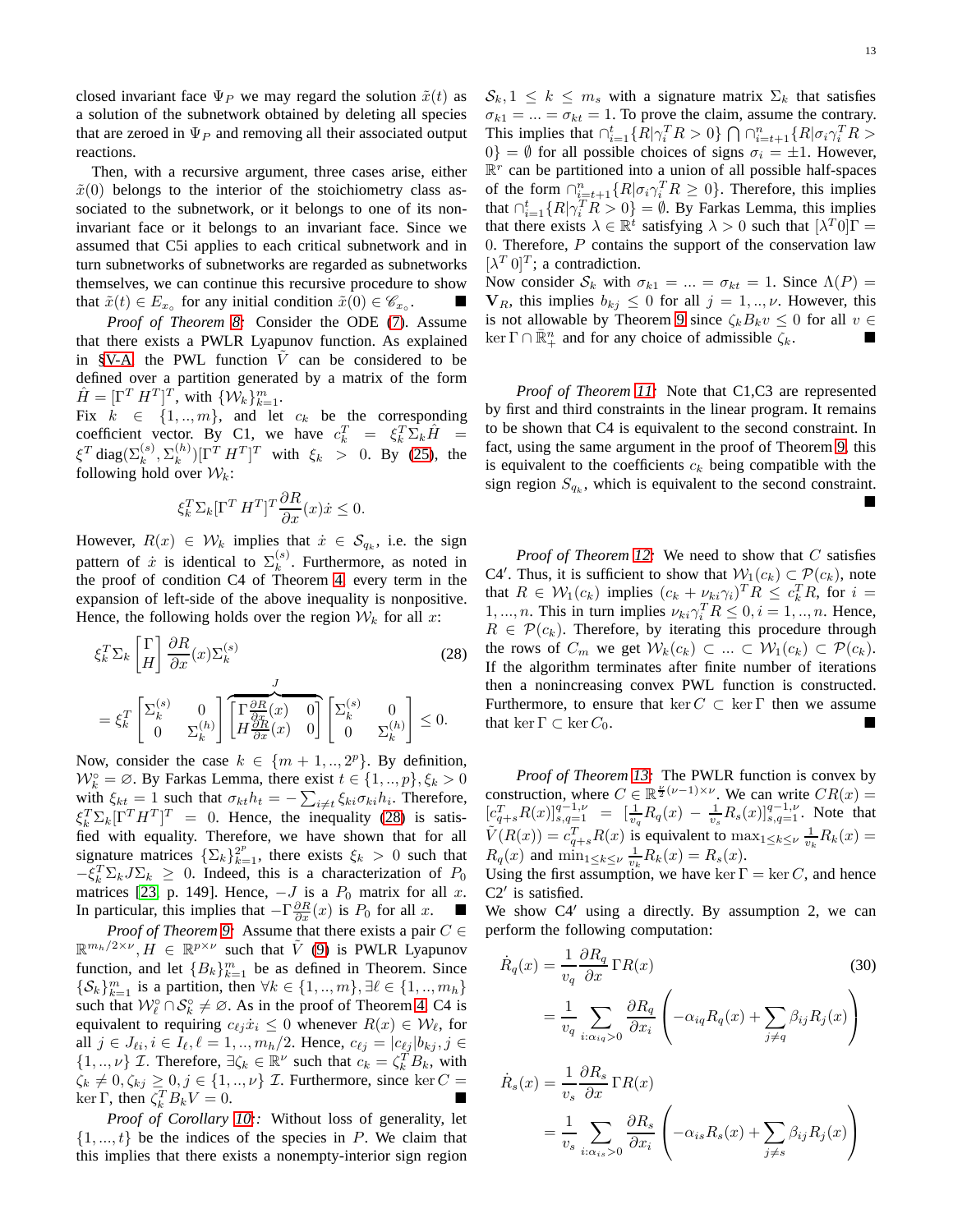<span id="page-13-15"></span> $\blacksquare$ 

$$
\dot{\tilde{R}}_{q}(x) = \frac{1}{v_{q^{*}}}\sum_{i:\alpha_{iq^{*}}>0} \frac{\partial R_{q^{*}}}{\partial x_{i}} \left( -\alpha_{iq^{*}}(R_{q^{*}}(x) - R_{-q^{*}}(x)) + \sum_{\ell \neq q^{*}} \beta_{i\ell}(R_{\ell}(x) - R_{-\ell}(x)) \right) \n- \frac{1}{v_{q^{*}}}\sum_{i:\beta_{iq^{*}}>0} \frac{\partial R_{-q^{*}}}{\partial x_{i}} \left( -\beta_{iq^{*}}(R_{-q^{*}}(x) - R_{q^{*}}(x)) + \sum_{\ell \neq q^{*}} \alpha_{i\ell}(R_{-\ell}(x) - R_{\ell}(x)) \right),
$$
\n(29)

Since  $v \in \ker \Gamma$ , then  $-\alpha_{iq} = \sum_{j \neq q} \frac{v_q}{v_j}$  $\frac{v_q}{v_j}\beta_{ij}$ . Hence,

$$
- \alpha_{iq} R_q(x) + \sum_{j \neq q} \beta_{ij} R_i(x)
$$
  

$$
\leq - \sum_{j \neq q} \frac{v_q}{v_j} \beta_{ji} R_q(x) + \sum_{j \neq q} \beta_{ji} \frac{v_q}{v_j} R_q(x) = 0.
$$

By a similar argument for the second term and by [\(5\)](#page-1-1), we get  $\dot{R}_q(x) \leq 0$  and  $\dot{R}_s(x) \geq 0$  and as a consequence  $V(x) = \max_{k \in K_x} c_k^T \dot{R}(x) \leq 0$ . Hence, V is a PWLR Lyapunov function.

We show the LaSalle's interior condition. Let  $\tilde{x}(t) \subset$  $\ker V(x)$ . Using the same argument in the proof of Theorem [7,](#page-5-1) there exists  $q^*$  and  $s^*$  and an open subset of  $\mathbb{R}$ ,  $\mathcal{T}$ , such that  $V(x) = \frac{1}{v_{q*}} R_{q*}(\tilde{x}(t)) - \frac{1}{v_{s*}} R_{j*}(\tilde{x}(t))$  for all  $t \in \mathcal{T}$ . However, as both terms are nonincreasing, we have  $\dot{R}_{q^*}(\tilde{x}(t)) = \dot{R}_{s^*}(\tilde{x}(t)) = 0$ . By [\(30\)](#page-12-1) and assumption 4 in §2 we get  $\dot{\tilde{x}}_i(t) = 0$  for all i such that  $\alpha_{iq^*} > 0$ ,  $\alpha_{is^*} > 0$  and all  $t \in \mathcal{T}$ . Therefore,  $\alpha_{iq^*} R_{q^*}(\tilde{x}) = \sum_{j \neq q^*} \beta_{ij} R_j(\tilde{x})$ , and since  $\frac{1}{v_j} R_j(\tilde{x}(t)) \leq \frac{1}{v_{q^*}} R_{q^*}(\tilde{x}(t))$ , then  $\frac{1}{v_{q^*}} R_j(\tilde{x}(t)) = R_{q^*}(\tilde{x}(t))$ for all j such that there is i with  $\beta_{ij} > 0$ ,  $\alpha_{iq^*} > 0$  and all  $t \in \mathcal{T}$ . A similar argument can be carried out for  $R_s(\tilde{x}(t))$ . By induction, it follows that  $\frac{1}{v_{q*}} R_j(\tilde{x}(t)) = R_t(\tilde{x}(t))$  if  $\mathbf{R}_j \in \mathscr{A}(\mathbf{R}_{q^*})$  for  $t \in \mathcal{T}$ . Similarly,  $\frac{1}{v_{q^*}}R_\ell(\tilde{x}(t)) = R_s(\tilde{x}(t))$ if  $\mathbf{R}_{\ell} \in \mathscr{A}(\mathbf{R}_{s^*})$ . Since  $\mathscr{A}(\mathbf{R}_{q^*}) \cap \mathscr{A}(\mathbf{R}_{s^*}) \neq \emptyset$ , we get  $R_{q^*}(\tilde{x}(t)) = R_{s^*}(\tilde{x}(t))$  for all  $t \in \mathcal{T}$  and since  $\mathcal{T}$  is an open set this implies that  $\tilde{x}(t) \in \text{ker } \Gamma$ .

Assume the network is conservative. We claim that there are no critical siphons, and hence no critical subnetworks. For the sake of contradiction, assume that  $P$  is a critical siphon. Hence, the associated face  $\Psi_P$  is an invariant, compact and convex set. Applying the Brouwer fixed point theorem [\[31\]](#page-14-15) for the associated flow, there exists an equilibrium  $x^* \in \Psi_F$ such that  $\Gamma R(x^*) = 0$ . Since  $\dim(\ker \Gamma) = 1$ , this implies that  $R(x^*) = tv$  for some  $t \geq 0$ . Consider the case  $t = 0$ . This implies  $R(x^*) = 0$ . Then,  $P \subset \tilde{P} := \{1, ..., n\} \setminus \text{supp}(x^*)^1$ . Observe that  $\tilde{P}$  is a critical deadlock, however, this is not allowed by Corollary [10.](#page-6-4) If  $t > 0$ , this implies that  $P = \emptyset$ ; a contradiction.

The persistence of the network follows directly from the absence of critical siphons by the results of [\[17\]](#page-14-1). Since there exists a conservation law, the common ancestor condition is satisfied. Hence, the LaSalle's condition is satisfied. If there exists an isolated equilibrium, uniqueness and global stability follows for from Corollary [3.](#page-4-1)

*Proof of Theorem [14:](#page-7-3):* Without loss of generality, assume  $V_{R'} = V_{R}$ . As in the proof of Theorem [13,](#page-7-1) we can

write  $CR(x) = [c_{q+s}^{T} R(x)]_{s,q=1}^{q-1,\nu} = [\frac{1}{v_q}(R_q(x) - R_{-q}(x)) \frac{1}{v_s}(R_s(x) - R_{-s}(x))\big|_{s,q=1}^{q-1,\nu}$ . For simplicity, denote  $\tilde{R}_q$  =  $\tilde{R}_q - R_{-q}, \tilde{R}_s = R_s - R_{-s}.$  Hence, we can write [\(29\)](#page-13-15), and an analogous expression can be written for  $\tilde{R}_s(x)$ . Having a single negative coefficient in every bracket follows from the additional assumption in the statement of the theorem. Therefore, using a similar argument to the one in the proof of Theorem [13](#page-7-1) it can be seen that  $\tilde{R}_q(x) \leq 0$ , and  $\tilde{R}_q(x) \geq 0$ . Hence,  $V(x(t)) \leq 0$ .

A similar argument to the one in proof of Theorem [13](#page-7-1) can be carried out to show the LaSalle's Interior condition. The absence of critical siphons follows from Theorem [13](#page-7-1) and that critical siphons are not created by adding reverse reactions.

#### **REFERENCES**

- <span id="page-13-0"></span>[1] R. C. Tolman, *The principles of statistical mechanics*. London: Oxford University Press, 1938.
- <span id="page-13-1"></span>[2] F. Horn and R. Jackson, "General mass action kinetics," *Archive for Rational Mechanics and Analysis*, vol. 47, no. 2, pp. 81–116, 1972.
- <span id="page-13-2"></span>[3] B. Clarke, "Stability of complex reaction networks," in *Advances in Chemical Physics, Volume 43*, I. Prigogine and S. Rice, Eds. John Wiley & Sons, 1980, pp. 1–215.
- <span id="page-13-3"></span>[4] M. Feinberg, "The existence and uniqueness of steady states for a class of chemical reaction networks," *Archive for Rational Mechanics and Analysis*, vol. 132, no. 4, pp. 311–370, 1995.
- <span id="page-13-4"></span>[5] G. Bastin, "Issues in modelling and control of mass balance systems," in *Stability and stabilization of nonlinear systems*, D. Aeyels, F. Lamnabhi-Lagarrigue, and A. J. van der Schaft, Eds. Springer, 1999, pp. 53–74.
- <span id="page-13-5"></span>[6] E. Sontag, "Structure and stability of certain chemical networks and applications to the kinetic proofreading model of T-cell receptor signal transduction," *IEEE Transactions on Automatic Control*, vol. 46, no. 7, pp. 1028–1047, 2001.
- <span id="page-13-6"></span>[7] V. Chellaboina, S. Bhat, W. Haddad, and D. Bernstein, "Modeling and analysis of Mass-Action kinetics," *IEEE Control Systems Magazine*, vol. 29, no. 4, pp. 60–78, 2009.
- <span id="page-13-7"></span>[8] D. Angeli, "A tutorial on chemical reaction network dynamics," *European journal of control*, vol. 15, no. 3-4, pp. 398–406, 2009.
- <span id="page-13-8"></span>[9] D. Angeli and E. Sontag, "Translation-invariant monotone systems, and a global convergence result for enzymatic futile cycles," *Nonlinear Analysis: Real World Applications*, vol. 9, no. 1, pp. 128–140, 2008.
- <span id="page-13-9"></span>[10] D. Angeli, P. De Leenheer, and E. Sontag, "Graph-theoretic characterizations of monotonicity of chemical networks in reaction coordinates, *Journal of mathematical biology*, vol. 61, no. 4, pp. 581–616, 2010.
- <span id="page-13-10"></span>[11] H. Maeda, S. Kodama, and Y. Ohta, "Asymptotic behavior of nonlinear compartmental systems: nonoscillation and stability," *IEEE Transactions on Circuits and Systems*, vol. 25, no. 6, pp. 372–378, 1978.
- <span id="page-13-11"></span>[12] H. H. Rosenbrock, "A Lyapunov function with applications to some nonlinear physical systems," *Automatica*, vol. 1, no. 1, pp. 31–53, 1963.
- <span id="page-13-12"></span>[13] J. C. Willems, "Lyapunov functions for diagonally dominant systems," *Automatica*, vol. 12, no. 5, pp. 519–523, 1976.
- <span id="page-13-13"></span>[14] A. Molchanov and Y. Pyatnitskiy, "Criteria of asymptotic stability of differential and difference inclusions encountered in control theory," *Systems & Control Letters*, vol. 13, no. 1, pp. 59–64, 1989.
- <span id="page-13-14"></span>[15] L. Moreau, "Stability of continuous-time distributed consensus algorithms," in *43rd IEEE Conference on Decision and Control (CDC)*, vol. 4, 2004, pp. 3998–4003.

<sup>&</sup>lt;sup>1</sup>Equality is in the sense of the bijection between  $\{1, ..., n\}$  and  $V_S$ .